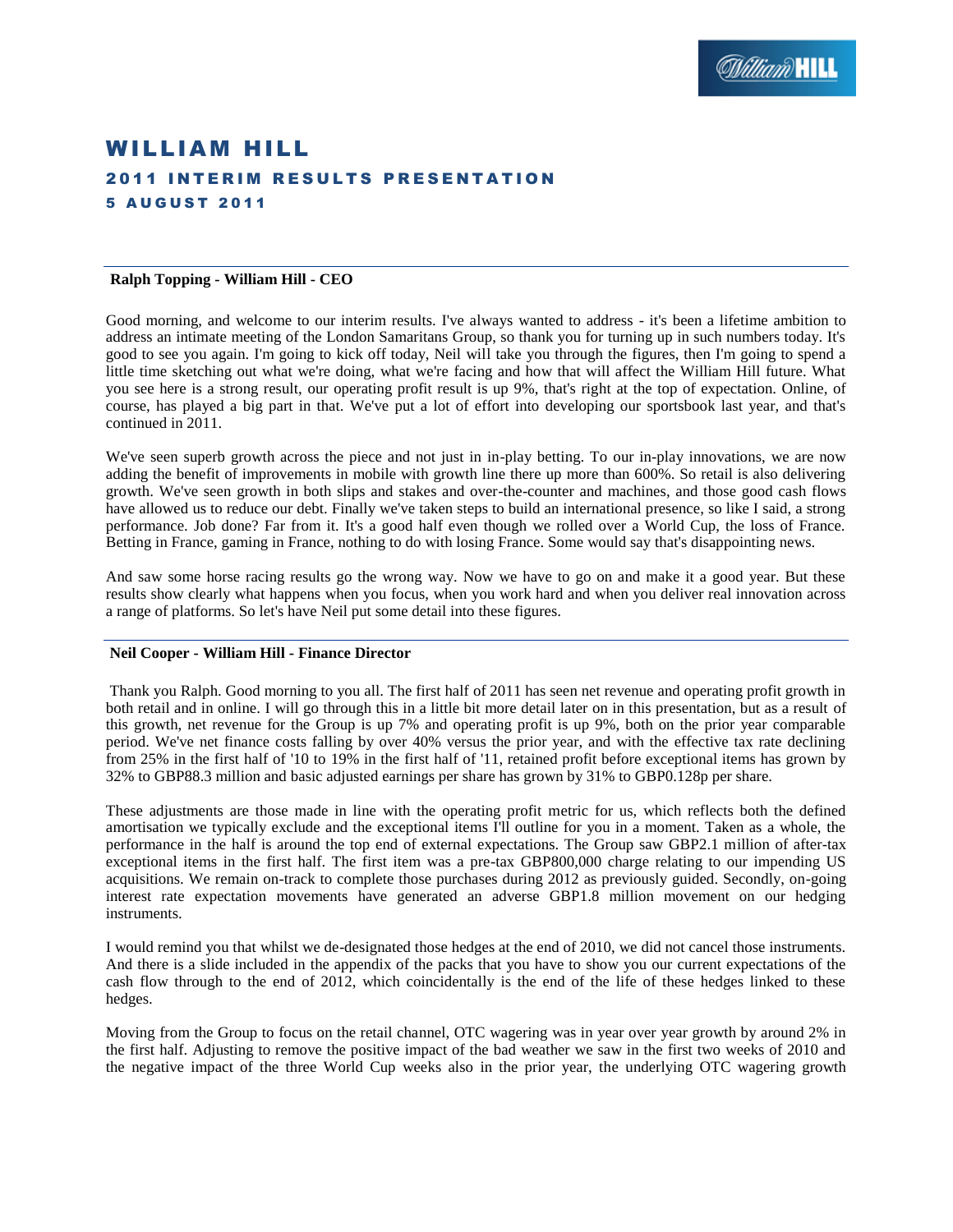remained around 1% for the half as a whole. Despite this positive wagering growth, OTC growths fell by 2% as gross win margins for the half were slightly below our normalized range. More on this later.

Machines continue to grow strongly, with 10% gross win growth. Taken together, overall retail gross win grew by 4%, reducing to 2% in their revenue after taking into account the impact of the increase in VAT from 17.5% to 20% on machine profits. Operating costs remain in-line with guidance, growing by 2.6% and operating profit at GBP104 million was 1% higher than the prior year.

Machines continue to drive profit growth for William Hill retail. Positively, the second quarter, which reflects the first clean, Storm-on-Storm trading period, continued to demonstrate good growth with gross win growing year over year for the quarter by 9%. This only slightly behind the half-year average at 10% and shows only a modest slow-down on the first quarter's 11% year over year growth. Gross win per machine per week has now broached GBP900, a performance which reflects well on our operational approach to this category, an approach that blends good day to day customer service, effective content management, and timely and relevant marketing and promotional activity.

Despite a period of OTC wagering growth in the half, the OTC category saw net revenue fall, impacted by falling gross win margins, from 17.4% in H1 '10 to 16.8% in H1 '11, a 0.6 percentage point fall. Firstly I'd remind you that the World Cup in the first half of '10 generated retail margins of around 33%. The rollover of this event therefore accounts for about 0.4 of the 0.6 percentage points of year over year margin difference. The net impact of the three largest major horse racing festivals taken together made up another 0.1 percentage point. Looking at the detail of these, the Grand National for us saw a modest margin improvement to around 16% but Cheltenham was much less strong, from around 24% gross win margin last year to around 7% in 2011.

Whilst Royal Ascot improved on last year - and frankly it would be difficult not to - it was still an absolutely weak performer for us, at around 3% gross win margin. The quarterly trends through 2011 reflect partly mixed, partly the fact that football was stronger in quarter one than quarter two, thanks in no small way to Barcelona; and partly that the weaker flat racing festivals were in Q2. For example, we saw an 8% margin for the Newmarket Guineas, negative 12% for the Chester May festival, at around a 6% margin for the York trials festival. Non-major festival UK horse racing margins, however, were broadly static year over year.

Total retail operating costs grew by 2.6% year over year, or GBP5.9 million in total. Of this, circa GBP2 million, or around 0.9 percentage points was contributed to by state growth. Of the remainder, the major drivers of cost growth for us include content costs and property costs. The former saw the rollover impact of the second half 2010 SIS tariff increases; the latter saw an increase in repairs and maintenance. We however do remain comfortable with our previous guidance in this area, which is for a total annual growth of between 3% and 4%.

Moving away from retail to online; our online business continues to deliver exceptional results. For the first half, net revenue grew by 23% to GBP152.7 million and operating profit grew by 24% to GBP55.9 million. All verticals grew positively. I'll talk about the sportsbook in more detail in a moment, but gaming grew net revenue by 15%, a growth rate which of course remains adversely impacted by the presence of our French casino business in the first half of 2010. Casino continues to benefit from sportsbook cross-selling as well as from our internet sales and marketing capabilities.

Overall, casino net revenues grew 14%, 29% adjusting for France. Bingo net revenue is in growth by 25% and poker grew by 11%. Sportsbook delivered 51% wagering growth in the first half of '11 versus the comparable period in '10. Whilst the rate of wagering growth slowed in the second quarter from 62% in Q1 to 42% in Q2, I would remind you that the business saw GBP35 million of World Cup wagering in H1 last year, largely in the second quarter. In-play wagering has grown year over year by 95%, benefitting from the very competitive football products and from continued in-play innovation.

For example, a basketball model was launched around the start of the year and ice hockey has been launched in the first half of 2011. Existing football and tennis models have also been further enhanced. In-play wagering made up 43% of the total in the first half of '11, up from around one third in '10 over the same period. If you strip out horse racing, in-play now accounts for 63% of sportsbook wagering. Pre-match wagering, however, also continues to grow at 29% year over year.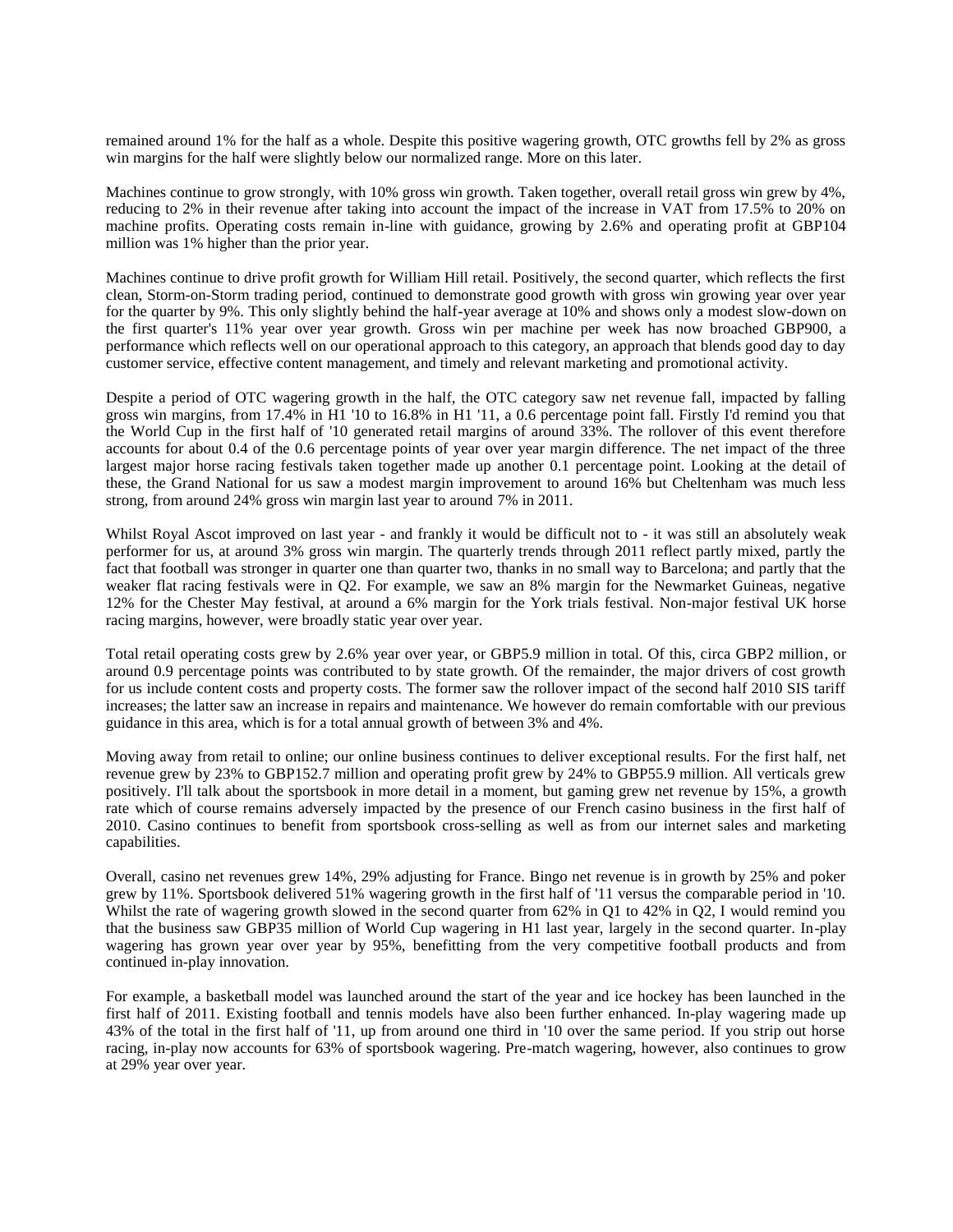Moving to the margin, reflecting similar trends to the OTC category, pre-match gross win margin fell slightly from 9.2% in '10 to 8.8% in '11. In-play gross win margins also fell from 4.8% in '10 to 4.2% in '11. Blended margins fell by 0.9% from 7.7% in '10 to 6.8% in '11. While slightly more than half of this was caused by the underlying margin movements, the blended margin has also been impacted by the increase in the sales mix of the lower yielding in-play category.

Looking ahead, we now expect that normalized margins will continue to show this effect, moving us from a previously guided sportsbook normalized gross win margin range of 7% to 8% to a new range pegged around 7%. Key metrics continue to demonstrate a success to businesses having and driving cross-sell and in developing products which increase share of wallet of existing consumers. Bear in mind that of the 1.6 million UK online punters, 50% have an account with William Hill; not surprising given our very strong UK market awareness.

The focus for the business in the UK therefore continues to be in increasing cross-sell and share of wallet. As the scale of the online business grows, the organization continues to develop. In particular, over the first half of '11, the business has increased its operational IT and international development resources in staff costs and marketing continues to be invested consistently, providing the impetus for strong growth with a marketing to net sales ratio of around 26% in the half. Whilst the intention of the Group is to remain on or around this level for this metric over the long term, shortterm imperatives such as non-UK regulated market entry may see this alter.

Specifically, looking to the second half of '11 we expect to see this ratio move upwards, reflecting the impact of the marketing investment on entry into the regulated Italian casino market, which went live last month. For the year as a whole, therefore, we expect that his ratio will go up but it will remain below 30%. Following the closure of the UK telephone business and the establishment of a telephone business in Gibraltar, the first half has seen a modest profit versus the prior year loss.

It is early days for this unit in Gibraltar, with on-going commercial and operational tweaks to maximize profit. Most pertinently, and given continued wagering decline, we have now introduced best odds guaranteed, with which we hope to combat current trends. As you may not be surprised to hear, with around GBP46 million of goodwill on the balance sheet, we will be monitoring trends over the second half of 2011 very closely.

Moving away from individual channels back towards the Group income statement as a whole, we saw finance costs fall sharply in 2011 with GBP16 million of net finance changes for the half, a 42% reduction on the prior year. This has benefitted from a combination of hedge de-designation, a general reduction in debt levels and the cheaper coupon arising from the debt refinance in Q4 2010. Net debt for covenant purposes was GBP460 million, down from GBP530 million at the 2010 half-year and from GBP499 million at the 2010 year end. Net debt over EBITDA now stands at one-and-a-half times.

As indicated at the 2010 prelims, our capital expenditure has increased this year. The Group spend GBP24.4 million in H1 versus GBP14 million in the comparable prior year period. The Group opened 11 shops and closed five in the UK and also closed a further 20 loss-making shops in the Republic of Ireland, which we flagged at the end of 2010. Current expectations of CapEx for the full year will be down on previous guidance and around GBP60 million.

Moving to cash flow, the first half saw the Group generate GBP46 million of cash prior to retiring GBP45 million of debt and seeing its cash balance move upwards by GBP1 million. Above that, whilst the Group generated GBP129 million of net cash from operating activities, this was around GBP4 million behind the prior first half. Whilst 2011 saw higher EBITDA at a lower cash interest, there were higher outflows in working capital and the ante post movement year over year was negative, linked to unsettled World Cup bets. Last year also saw - and I'd remind you of GBP5.6 million VAT refund. Below cash from operations, there were also increases in investing and financing cash outflows versus the prior year, with dividends, Capex and minority interests all higher than in the comparable period.

Looking ahead towards the end of the year, we now anticipate a neutral working capital position for the year as a whole, which is an improvement on the previous guidance we gave you. And moving on to other finance matters, in terms of tax, the effective tax rate for the first half of the year was 19%. We now expect that the full year will also be around this rate of 19% and that 2012 will be around 20%. Our cash effective tax rate guidance has remained unchanged. The pension deficit on an accounting basis fell by nearly half between the end of '10 and the balance sheet date in June.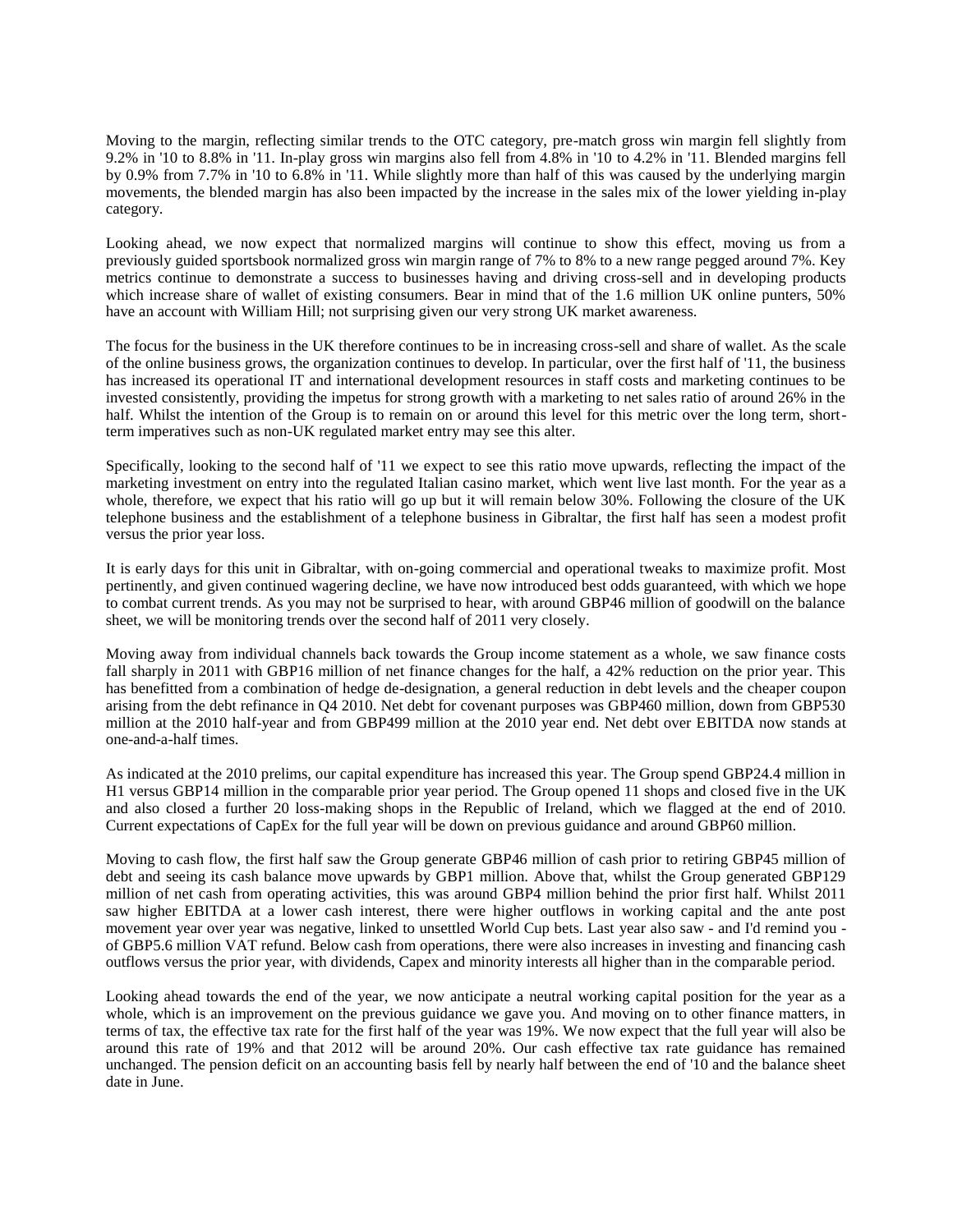This was due to favourable movements on actuarial assumptions in regards to liabilities. I should note that there is a triennial revaluation underway at present which is expected to land during the second half of this year, and it is this triennial revaluation which will form the basis of discussions between the Group and the pension fund in regards to funding levels going forward. Finally, I and the Group are both very pleased to highlight the 16% increase in our interim dividend per share, from GBP0.025 in '10 to GBP0.029 per share in '11.

Moving to regulation, I guess I can describe this as a very busy few months for us in terms of the regulatory environment. Firstly you'll be aware that the UK Government recently announced its intention to introduce a new licensing regime for offshore operators. Whilst in day-to-day terms we anticipate that this will not be a major issue given our adherence to UK operating standards, this has then led to a treasury announcement relating to a review of the current tax framework for the offshore operators. Unfortunately we have no further information on the timing of that review and obviously we're not in a position to forecast the outcome.

The UK has also announced its second consultation into the replacement of the current VAT-based tax regime for gaming machines with a new gaming duty. Again, no further details on rates are as yet available. The Government is also quite busy this year. The Government is also taking submissions on the future funding of racing, having regards to the recent levy discussions which required the Minister to arbitrate. Again, we expect formal consultation on this topic during the second half of 2011. Finally on regulation, other European countries continue to progress legislation in relation to online gambling, although a number, including Greece and Germany, are now finding that their draft proposals are being challenged as not being consistent with European law.

We continue to monitor these developments very closely. Finally, moving on to our latest trading; our current trading update is for a five-week period to 2 August. The prior year comparable contained two World Cup weeks and indeed very are successful for us in the final itself. Taking that into the mix, Group revenue was down 2% over the period. For retail, amounts wagered was up 6% but net revenue was down 6%. Machines continued to deliver a good performance.

OTC stakes were down, reflecting the World Cup impact, but underlying OTC stakes saw modest growth on average over the three non-World Cup weeks. Online continued positively with 21% revenue growth and with a 36% increase in sportsbook stakes. The performance over this five weeks has been in line with our expectations. Thank you for listening. I'll now hand you back to Ralph, who will further outline our approach to investing for growth.

### **Ralph Topping - William Hill - CEO**

Thanks Neil. Now I'd like to look at where we are and where we go from here. The numbers are an outcome of the challenges we face. We had, as the poet William Henry Davies put it - who wasn't the resident of Rayners Lane - no time to stand and stare. Rather we were full of care. Now, we sorted out problems, we got on with development of the business quickly. Fact is, we were beginning to differentiate William Hill. I want to talk about three areas where we have been innovative and changed our approach positively and significantly - pricing, product, technology.

Pricing; this is a really competitive marketplace, and we are out there competing for every pounds. That's the reality of our life. We offer top prices, we lay big bets and we stand by our prices. I want you to see this in action, which is why we're going to invite a number of you up to Leeds to see the trading team at work. But in the meantime, let me give you a few examples. I haven't been idling the time away the last 40 years of William Hill. I do know a wee bit about the business and the industry and what our punters want to back, and it's not rocket science. It's the favourite, or when we give in to patriotism, it's the local boy or girl. So far this year we've been stand-out in all the biggest betting opportunities. Neil's already highlighted Barcelona in his slides.

Across the Group, we paid out more than GBP10 million and the match itself cost us GBP2.7 million. Listen, that was an easy win for us. It was actually money well-spent to reinforce our reputation and to get punters coming back. The differential in pricing between us and new bookmakers like Betfair was real but in the scheme of things, not so very great. But we led the market on the match and we would have done significant money anyway given everyone and their uncle wanted to back the Catalans. It was one of the most lopsided books in recent betting history.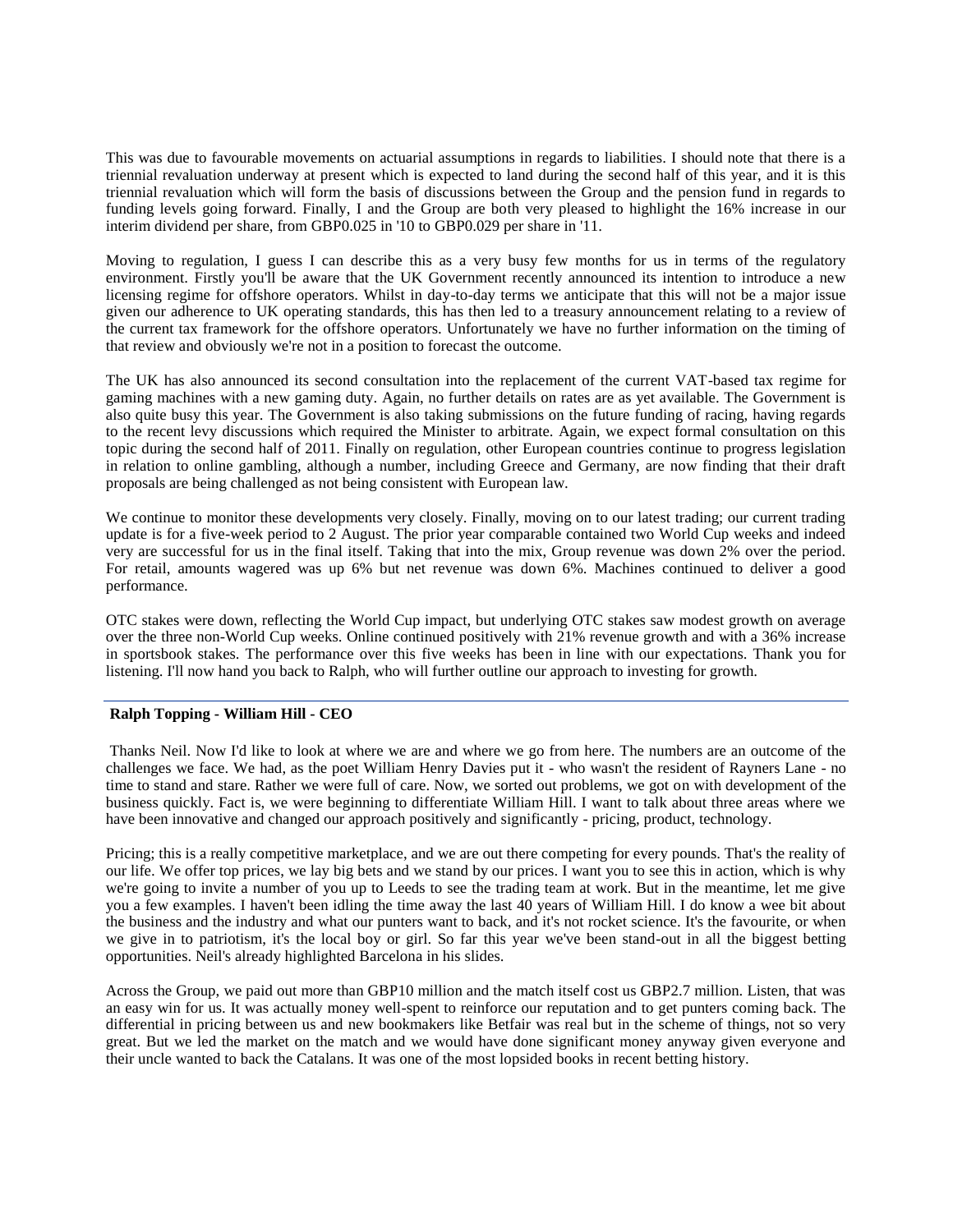We went a bold three to one on the Queen's horse and the derby when the rest of the market was pushing seven to four and with an obvious lack of appetite to take on Her Majesty's money on the one horse the customers wanted to bet. It was the same with So You Think in the Coral Eclipse with Don't Push It and The National with Frankel last week at Goodwood. William Hill stands our prices. We just don't claim best price and offer that for nanoseconds. We stand our prices.

Then there was the Open in July; McIlroy, Donald, Westwood went into the event in the form of their lives. On the opening day, we stood a mile on our prices. By lunchtime, we had a liability over GBP1 million on each and every one of those golfers.

Looking at the David Haye fight, if he'd won in round six, we stood to pay out GBP2.3 million. It's not just prices, it's also big bets, with many four, five and six-figure bets laid over-the-counter and retail, particularly in the period April through June. We are a mass market bookmaker, and we're also realistic bookmakers. I would call us real world bookmakers. How do you recognize a real world bookmaker when you bump into him in the betting shop? Real world bookmakers know not all World Cup turnover is incremental. They know that punters like prices rather than loyalty cards. They know that after a month, not three years. Real world bookmakers also see what they see, not what they want to see. And when people know you've got value prices and you lay those prices, they keep coming back. That's just good competitive sense.

It's even more important with a product like racing, being in the state it is right now. The first half shows it's still challenging. But last time I stood in front of you I said that we would demonstrate that it's still a product that can grow. We've promoted racing aggressively last year and this year. Neil talked about the margin results having been great. The margin has been squeezed with fewer run-ups per race, caused by fewer horses in training and too much competition perhaps on pricing at the time, but actually we've seen a 4% increase in horse racing slips in the half, 4%, and a 6% increase in slips at the major festivals including double digit growth at Cheltenham and Ascot.

There are signs of improvement in the racing product and we are as a service especially focusing on the big meetings. So we don't let anyone take the high ground on pricing. For years, exchange enthusiasts have peddled the idea that the bookmaking industry is afraid to take a bet. Well, William Hill has this approach to trading. We're confident in our prices and we are giving punters a fair crack.

We stand out on our product too. Last year I said we would offer more football product than anyone else. We're now there - 188 pre-match markets and all top-flight football matches and more than 100 markets in all in-play football. And while everyone obsesses about the English Premier League, quite rightly, let me tell you that we took bets on 519 different leagues and competitions worldwide in the last season. I don't think Jules Verne had this many leagues under the sea, but we took bets on 519 leagues. This business is becoming 24/7 and it follows the sun. So what we've done for football we're now doing for other sports.

Tennis is our second-largest in-play product. This year we were the only bookmaker offering point-by-point betting on every game at Wimbledon. Our number of bets is up 81% and our gross win is up 57%. Basketball may be much smaller but it shows what can be achieved when we transform our in-play product. We launched our new model at the back end of last year - in the first half, bets are up 208%. Our turnover is up 196% and gross win is up 582%. The same combination as with football; better turnover, good margin, giving good gross win growth. We're just past the halfway mark.

Think about it, that already our gross win in football and tennis in-play has almost matched the whole of last year. Halfway matches the whole of last year. In basketball, it's miles ahead. Now, we've put a lot of brainpower into inplay betting. It's beginning to pay off and there's much more to come.

We all know retail right now is a tough business. When the growth was Storm everybody was happy, big smiles on our faces. It was easy to explain. That was tangible. What we've said all along, it's not just about having cabinets. It's about having the best cabinets.

Although we do, that's just the start of the story. It's using those cabinets to the full. What I mean by that, it actually means keeping the customers interested, giving them new games, giving them the right offers, engaging the staff with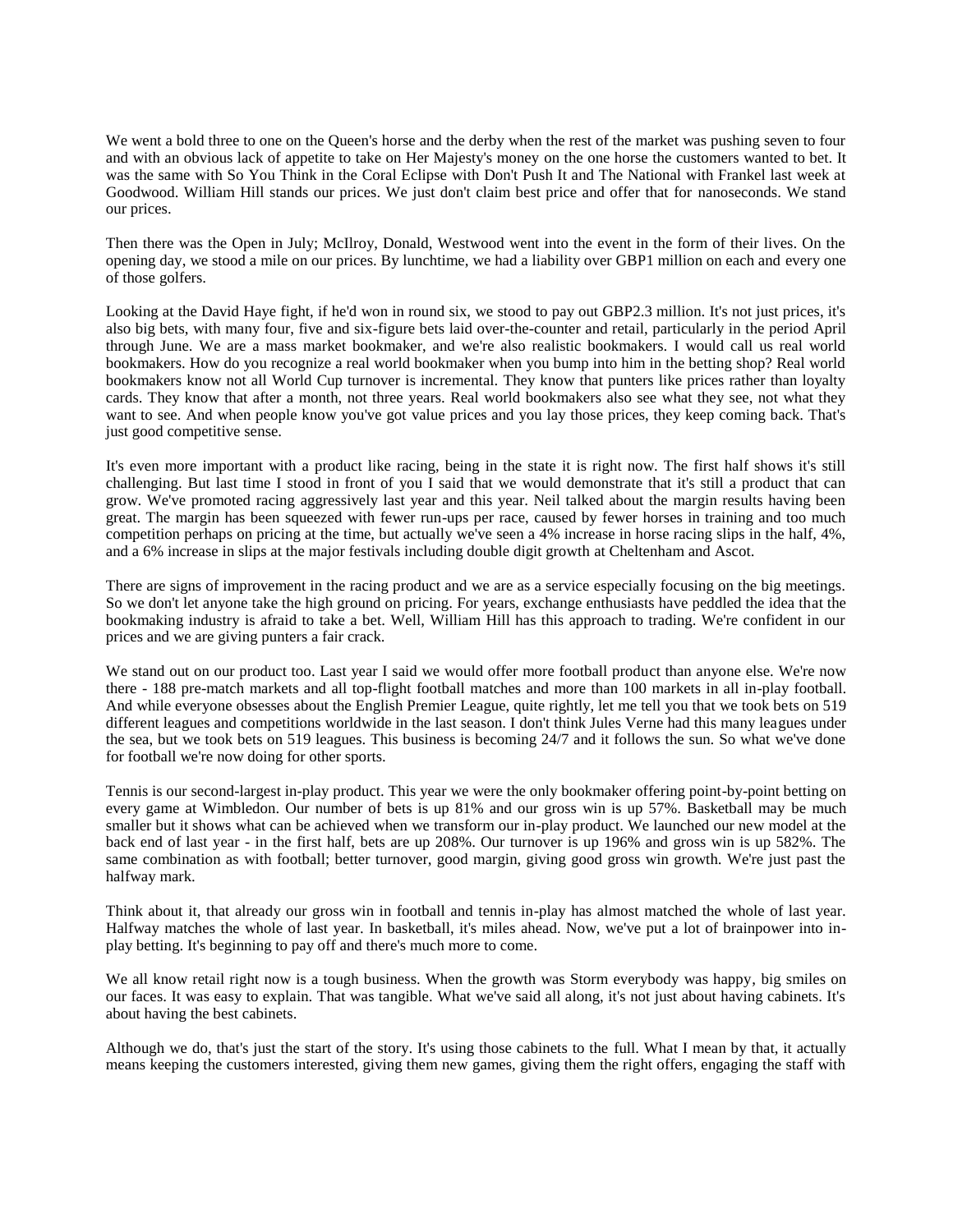a product, giving the staff an incentive to promote them. We've launched 10 new games in the first half and no one is updating the games like we are.

Another stat for you, when the new regulations came in around a GBP2 stake on the B3 games, we launched it on 15 games, 15 games. Most of the opposition launched it on three games. We're now at GBP900 per machine per week. Now, that is a good number in the business, the William Hill business. William Hill is in practically every village, every town and every city in the United Kingdom. We are not a localized business. But it's not enough.

I'm already pushing my machines team forward to the next big thing and we're going to start showing you that again in Leeds when you come up to see us. One more area of innovation is mobile, but being realistic, making it a little bit less back-slapping. We're definitely in catch-up mode in mobile but we're catching up very, very quickly. Everyone and their uncle has jumped on the mobile bandwagon. Everyone now sees which way it's going. But actually my view, not everyone understands the punter. It's not just enough to take the existing product - sportsbook casinos and turn them into an app. That's not what mobile's about.

To the punter, mobile betting is about instant information, constant access to more opinion and data than they've ever had before. That's actually why we went down the Racing Post route, and we're going down similar routes which we'll tell you about very shortly. The definitive information source for the horse racing punter is the Racing Post app, with a route straight into William Hill for betting and William Hill only for betting, and more than GBP1 million bets taken in the first six months from a standing start. We've also revamped our mobile sportsbook, in our view, it's the best in the market. If you haven't seen it, take a look. In February I told you our internal target on the sportsbook was to hit GBP5 million turnover a week within 30 months.

When I stood up here and said that, we were on GBP1.3 million a week. Last week just finished it was GBP3.3 million. We'll cover more of that when we see you in Leeds. So mobile gross win is up more than 600%. Big tick in the box. Number of bets is up almost 800%, another big tick in the box. We're not yet in the App Store. You don't want to hear the excuses from me why that's the case. I've got Jamie over here. He'll give you all the excuses you could wish to hear on that. I've heard them all, Jamie's heard them all. We've had them up to here, so there's no more excuses. We're going to make it happen.

The same with gaming -- we want to fight our way into the full obtain of online bingo operators, but we won't begin to do that until we've got a decent app, and we're on with producing that decent app.

You might be wondering why I'm talking like the team is listening. Well, they are actually, because back home at the ranch, swallowing hard when they hear messages like this, and we're broadcasting on the webcast. Two, Jamie is sitting here in the front row. Many of you will have heard me extol Jamie's virtues more than once. He and I have worked together almost 12 years on and off. It's a father and son relationship - for avoidance of doubt, I'm the father in the relationship, he's the son, just in case anybody's getting confused.

We're using Jamie's talents to deliver innovation and strong customer focus in online and he is one of the most talented individuals in the online sphere. So thanks to Jamie, his team and others in Gibraltar, the graph is going the right way. But I want it to be steeper. So mobile is good at the moment, it's very good. Our ambition is to make it outstanding. Time's short, we need to get there fast and we won't be happy until we do so.

When I stood up here in February we talked about being a multi-channel business, and I think that's our other big advantage, because we're not talking about we're either this or we're that, we're online or retail. We're a mixture of all four; retail, online, telephone and mobile; which makes it even more important we're the best we can be in all those channels. Let's just look at what we can get if we exploit the multichannel approach. First of all, you get a better customer loyalty. 84% of our customers use us most often. For our nearest competitor that's 74%.

Given a free choice the 74% comes up again, 74% of our customers would always choose us. For our nearest competitor, that's a number in the mid-60s.

I've talked about betting and gaming for a long time, betting and gaming, not just being a betting company but being a betting and gaming company and I've emphasized our customers don't see retail as OTC versus machine. Neither do I. I really don't anymore, it's a nonsense.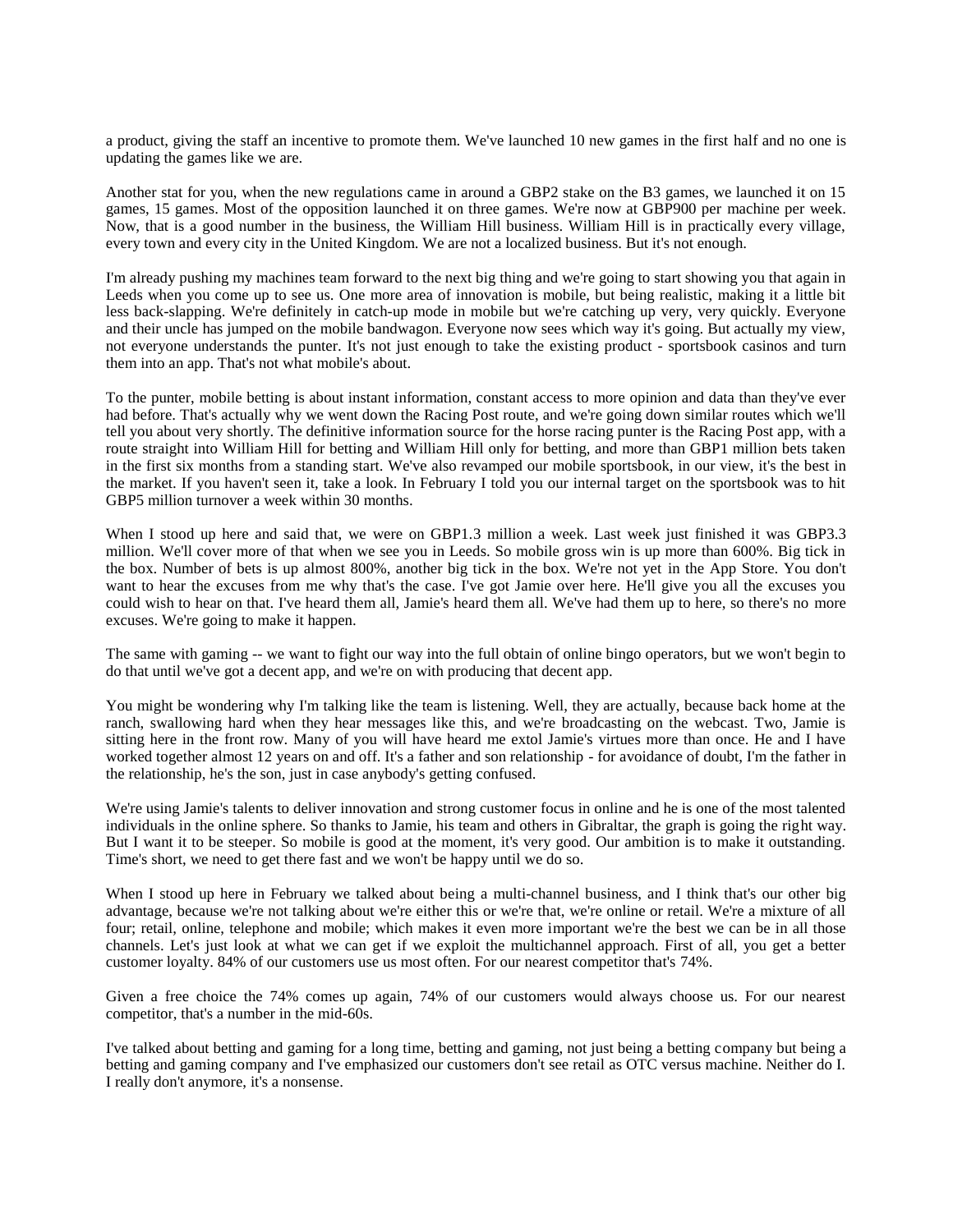The online statistic continues to grow, with almost half our online customers now using more than one product. Two thirds of the machines' customers also bet over the counter. Now this is interesting, there are sizeable percentages of customers who bet online with William Hill who also come into our shops to place bets.

Our rivals just don't see that level of crossover. We have a really strong brand and that facilitates that, as well as the offering. It's true of gaming too. Again, more than our competitors and interestingly in increasing numbers as well.

Which is partly a result of having the best machines and the newest games, but also because we are learning how to promote products across multiple channels. Very important thing to learn how to promote products across multiple channels.

I've always been very clear that our approach is not a flight to new channels but flow through consistent innovation across all channels. We have involved customers online and customers in our shops. Guys, we've got customers.

The foundations of the brand have always been in a retail operation. They still are but it's not a one way street with online simply benefitting from the brand reputation by retail. Rather we see here how retail itself can benefit from the cross promotion.

This has caught the lot. This is the first time we've launched a new game across online and the machines simultaneously. We cross promoted the same game across both channels and saw higher than normal results in both channels.

In this room, over the last few years, we've talked a lot about retail. The left hand side of the room has generally, from research, talked about structural decline whereas the right hand side of the room has talked about cyclical impact. We're hoping that we can fill the corridor at some point and talk about something else. Maybe a resilient - make that the resilience corridor because I've certainly talked about resilience for the last three and a half years I've been standing up here.

I've used the word resilient every time I've been up here and this is what I mean by resilient. We showed you this graph in February. Here's the update with the first half trading.

The graph tells a story and this is through some of the toughest trading, the worst economic conditions any of us have ever seen. I'm very mindful of the pain the UK working man is suffering. The ASDA household income tracker is a good barometer for how the average household is feeling and it's fallen for the last six months.

Last but far from least, the market on left from taking a very strong brand out to customers as a truly multichannel offer.

We spent 19% of UK online net revenue on UK marketing in the first half and you know how that stacks up against the competition. We don't have to spend the money our competitor does on spending to build a brand in the UK. 19% of online revenue spent and a 39% growth in online revenue.

So why aren't I happier? Partly it's genetics. I was - I want to say that I was born miserable and I've been developing that as I get older. I learned that watching, I like racing, that front runners can wander in front, and I can also apply it to bipeds as well, it's not just the quadrupeds' activity. It's human nature.

Executives have been known to relax on the job. I've seen it happen and I'm not going to let it happen here. We can't afford complacency at William Hill. The moment we take a breather, that is the moment we're back among the field. I don't think we've won anything yet.

There's a lot more to do, there's a lot more to achieve. The UK, in particular, is a very competitive market but it's our core market and there are opportunities for my executives, for William Hill, for this brand, to maximize the multichannel business.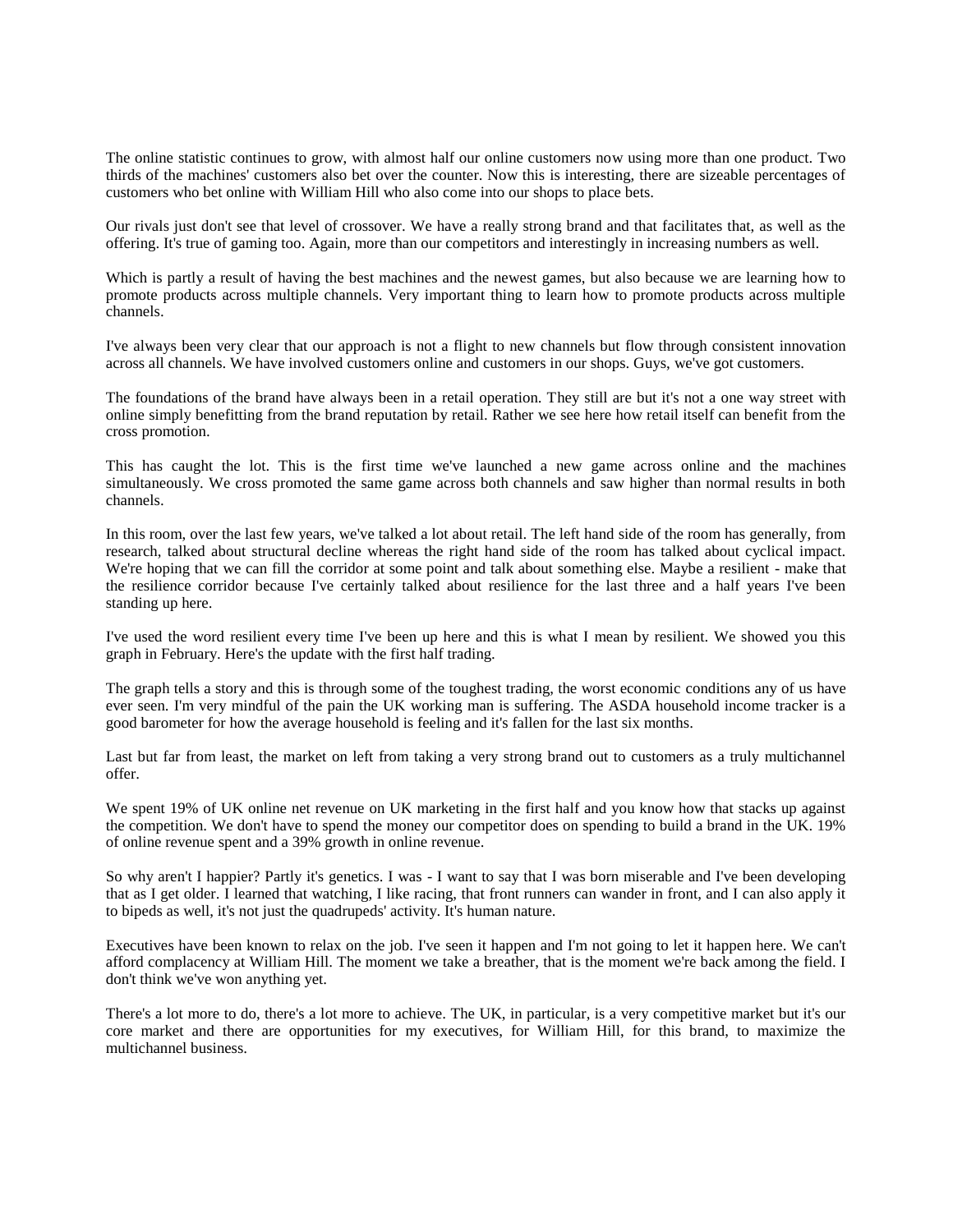Sure, retail will be tough but we're doing better than most and we're winning market share and we've arguably never been better positioned than now.

In retail we've got one competitor tying itself up in knots, some of the Gordian variety. One tied up in debt and one tying itself to not trying to tie itself to another and in online some of these big names aren't even competing yet, while others are sweating over how exposed their revenues are, another operating more than what's going to get approved outside the UK.

My team have never had a better opportunity to advance ahead of our competitors. So what are we doing about it?

I hope you can see why we've remained so involved in retail. Now we have some really good new technology coming in, with good results from early trials of self-service betting terminals. Good results from early trials.

The customers like them. It gives them access to more of those markets we've been building and trading. More in running markets and interestingly, more international markets and we're getting a good percentage out of the business we're taking.

We're developing some terrific gaming platforms for the shops too and again, come to Leeds and we'll show you, it's a real eye opener.

We're working hard on new products and looking at ways to improve what we do with horse racing, as I've referred earlier. I've said often enough what I think of the product that racing is generating.

Well, I think it's got a bit better. Not to the point of being great, but certainly better. But I'll take any improvement I can get. But what about the product we're generating? That's where Terry Parkinson and Jamie come in.

Trading are working up a much more competitive product, moving to make a bet on the horses interesting again. And again, we'll show you that when it's launched and probably show you a rough draft of it when you come up to Leeds. We're not too far away from launching it.

Then there's mobile. I think they're good figures. They're not great figures from my point of view. They should be better still. The new mobile Sportsbook isn't even in the numbers we've shown you and I think it's excellent.

The mobile guys know what I'm expecting of them. I'd say its GBP5 million turnover a week in sports betting, as soon as possible, and no later than 18 months from back then. They also know I'm not going to be happy until I get it.

The UK isn't big enough for our ambitions. We like regulated markets and markets that claim to regulate. We've told you about Austria already. That's more than 180% ahead year on year. In Spain and Greece we've started pushing newspaper advertising and both are performing well.

We now we're alive in Italy with our casino product, with other products to follow in the coming months but I think we should be looking for more than online as route to these customers.

You know about our acquisitions in the States. I don't want to say a lot while the Nevada regulators are going through our license applications. They're going through them right now. I'm told that they'll be over to see us in October. That will be interesting, I'll be in Tanzania, but I do want to say that everybody and everything we've seen since doing the deal has made us more excited about the opportunities for us over there.

There are other things to keep us occupied. There's never been a time when government hasn't taken a look at this industry. It's happened under Labour, it's happened under the Tories and I'm sure if the Liberals ever came into power they would take a look at is as well.

The government is taking a good look and I think it knows it's in danger, in some places, of stepping into a legal minefield.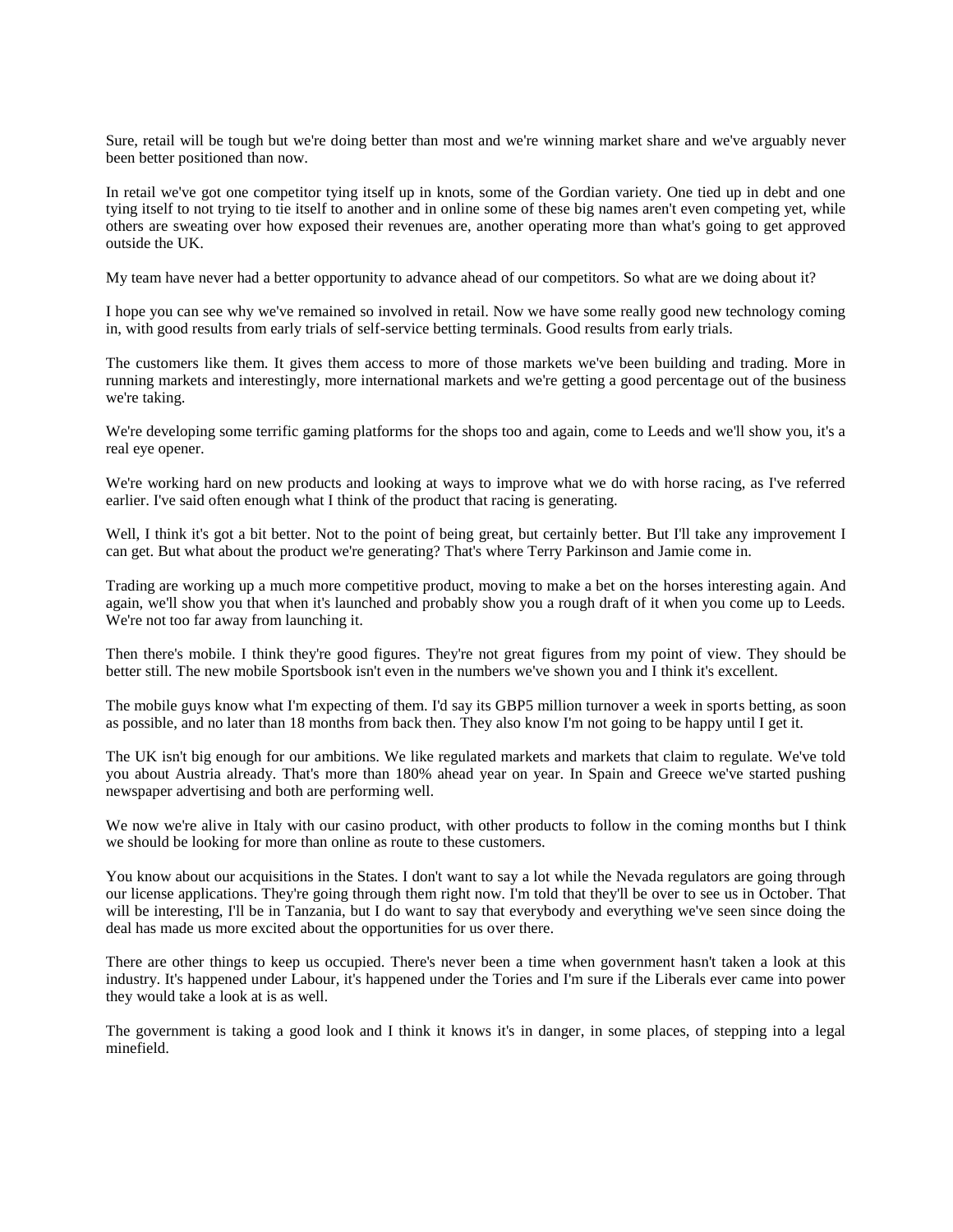William Hill is taking a lead in those talks. I can tell you we have embarked really good dialogue with the civil servants who know most about the subject and I'm also looking forward to a meeting that I've got with John Penrose and hopefully with one of the treasury ministers in the near future. Both are pencilled in.

Frankly, I'll not be surprised the government hasn't got time to look at betting with everything else going on. I thought they might have come in and tried to get a few billion on with us, to try and get them out of the hole, but I've not seen anybody lurking about in a pair of black shoes and shorts recently in any of our shops.

But I'm sure that before trying to bank a wee bit more ties at one end they'll really think through the implications for employment at the other. Of course they're looking for growth and will actually find it by freeing up industries like ours, who are mass employers with good ambitions to expand overseas in a well-run industry.

In the UK, if regulation is toughened it will make life harder for some. I have to believe that it will create an opportunity for us but my bottom line on it, it has to be properly enforced.

So, as a business we're moving fast and I want people around me who can keep up. I also want people who actually want to lead. I want team members around me who feel the same because next year we will all be facing really tough targets in certain areas and if we all want to pick up a bonus next year those targets will have to be hit.

The good thing is I have young men and women coming up who have shown me already they are ready to step into senior roles and some will sooner rather than later, or we will lose them.

So the motto at Hill's is, the mantra at Hill's is if you out perform here, you will get your chance and I think that is healthy and a lot healthier than we were three and a half years ago.

So to sum up, good first half figures, with good dividend growth. We're standing out from the crowd. I think some of the crowd would love to be where we are, with a really coherent multichannel business that maximizes the potential of this great brand of ours and is following up real opportunities, not mythical opportunities, internationally.

I'm not letting a good set of figures dazzle us. We're going to still concentrate and redouble our efforts on customer focus. We're still going to drive further innovation.

We're going to lead industry pricing when it matters and press home every competitive advantage we have carved out for ourselves, on the high street, online and on the phone and on the move.

I tell you what, we've only just begun. Thank you. Questions please. If you don't mind, I'll sit down for these questions so that I'm not looking down on my colleague here.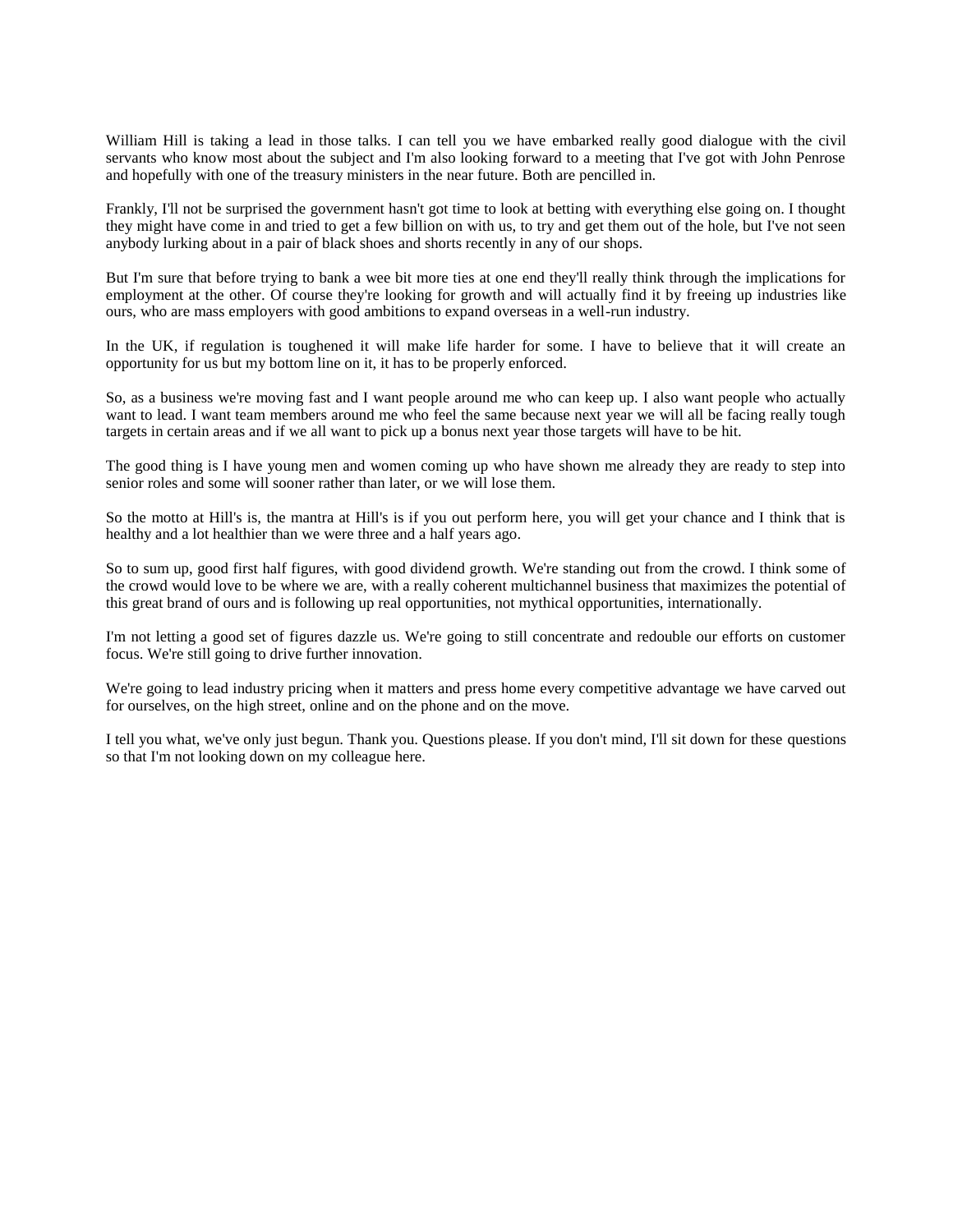### **QUESTION AND ANSWER**

#### **Roohi Siddiqui**

Good morning, Roohi Siddiqui from Merrill Lynch. I have a few questions, if I may? Firstly, just a question on Spain and Greece. How can you advertise today in Spain and Greece and have you given any thought to what the tax impact will be on your business in the second half, from these two countries?

### **Ralph Topping** *- William Hill - CEO*

Just on that, everybody's advertising in Spain and Greece so we've been advertising basically for quite a period of time we've built up a nice little business there. We've - I'd never advertised in Spain but when you look at who's advertising what they're doing, we decided we'd follow suit so we're pretty happy with what we're doing there.

### **Roohi Siddiqui**

And the tax?

### **Neil Cooper** *- William Hill - Finance Director*

Given the fact that the Spanish legislation hasn't been passed yet, we are providing for Spanish tax and are indeed paying the Spanish government tax at the moment.

#### **Roohi Siddiqui**

Is that within the - (inaudible) result for the full year?

### **Neil Cooper** *- William Hill - Finance Director*

I mean look, it's not a - yes, simplistically. It's not a material number in isolation.

### **Roohi Siddiqui**

Okay.

### **Neil Cooper** *- William Hill - Finance Director*

The Spanish have taken the view that whilst there regulation isn't in place, if you anticipate getting a license you better start paying tax now. Which we are doing and I'm sure other people are doing as well. You'd have to ask them that, to be far but --

#### **Ralph Topping** *- William Hill - CEO*

What was the second part of your question?

#### **Roohi Siddiqui**

Well, it's just to see is there going to be a step up in marketing in these two markets as well, as you're seeing in Italy?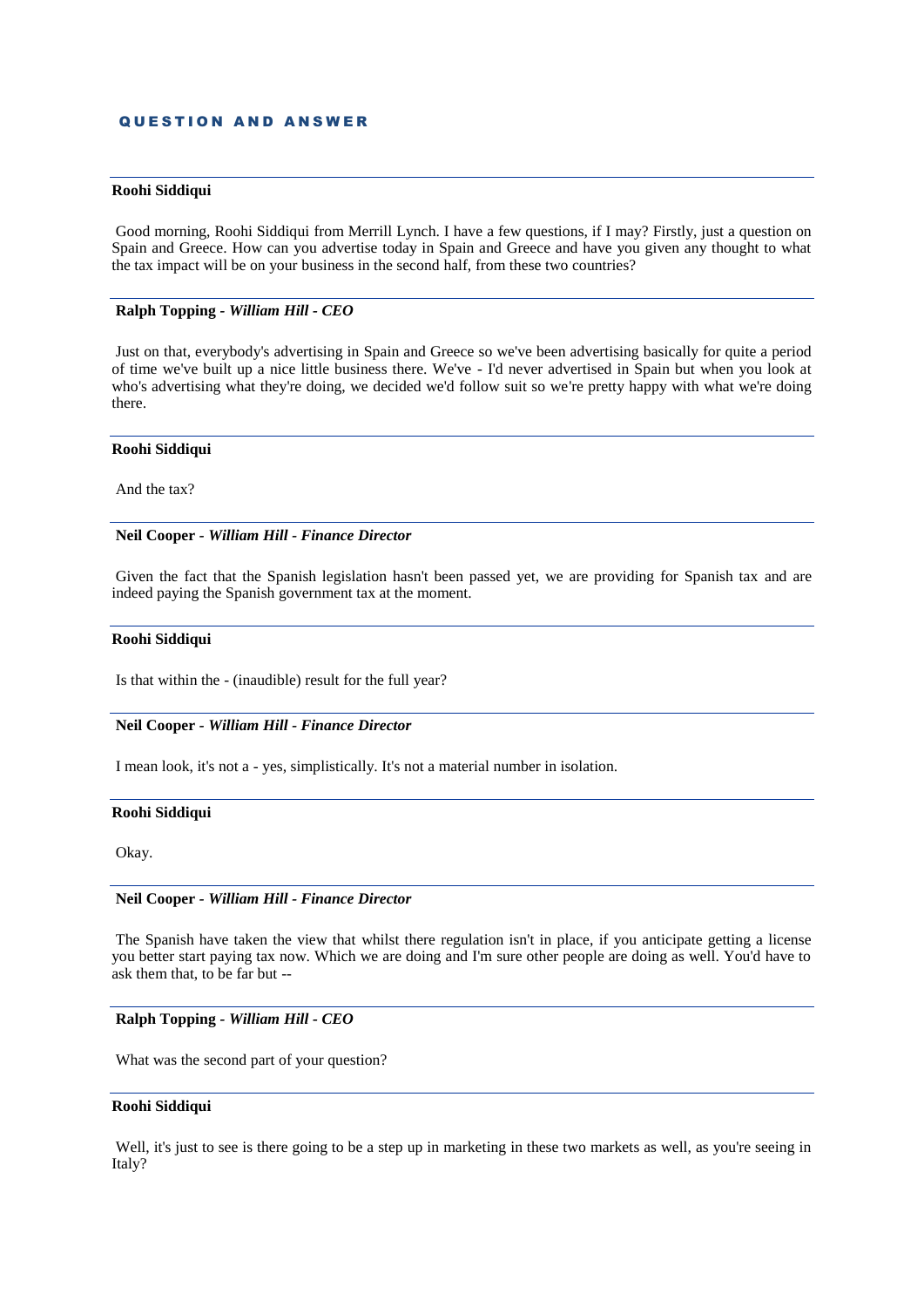### **Neil Cooper** *- William Hill - Finance Director*

I think the logical assumption is there will be when we enter into that market, once it's regulated and we want to push with a lot of money. I mean, you've got to distinguish between the sort of absolute quantum of spending in Italy to support the regulated market entry and what we may be doing elsewhere.

I think when we go into a regulated market we're going to do it properly or not at all and you saw our response with France, which economically we took the view that there was no point in going in. You can see what we're doing in Italy we think it's worth doing and we're going to do it properly.

So we're guiding to the impact on Italy because it's a big market, a big regulated entry. I think you've got to distinguish between that and what we may be doing in other markets on a very different scale.

# **Ralph Topping** *- William Hill - CEO*

Everything's about choice and you can't do everything. You have to place your bets. So it's mostly in the UK, the big market for us. We see Italy as a good opportunity for us and I think one or two countries around Europe and I think if you enter those markets in a proper way, then you have to spend a fair few bucks marketing to establish your presence.

I don't think you can go in on the cheap, as you could do under the dot com model. So the games changing but you can't be everywhere doing everything, is the bottom line. Even if you are I think you're going to waste a lot of money by doing that.

### **Roohi Siddiqui**

Secondly, is there a structural shift downwards on online gross end margins from --

# **Neil Cooper** *- William Hill - Finance Director*

Well, I mean I've guided, to be fair today, to a shift down in the blended online margin as a result in the increase in in-play. I mean if in-play is somewhere between 4 to 5% on a normalized basis, you know pre-match is somewhere between eight to nine. Pre-match is growing at 30%, in-play's doubling.

So there will clearly be a blended impact and I've commented on that in my presentation and I think you can, from a previous normalized range of 7 to 8%, we're now looking at something around 7% as a result. I mean, obviously we could not grow our pre-match business so quickly and then our margins will be higher.

# **Ralph Topping** *- William Hill - CEO*

So in answer to your question, the answer's no. There's no structural decline. It's 4 to 5% and we only said we'd get 4. With in-play we're at 4.2%. It's one half of the season, one quarter. If you look at football season then for four months of football season, football season racking up and then you've got the finals of the football season.

In normal results you should see the number trickle off but if you take big bets on the one you reach the numbers and they drop down but the range should always be about 4 to 5% and as that becomes a bigger proportion of your business you can re-strength the overall margin and perhaps use the 7 to 8% to trickle down as well.

But look at the gross wins. That's the - you can't bank margin; you can bank gross wins.

# **Neil Cooper** *- William Hill - Finance Director*

To be fair, we're not changing our view on individual components of pre-match and in-play. It's just as the relative ratio of those two changes, the blended number's going to move. Which is what we've said will happen today.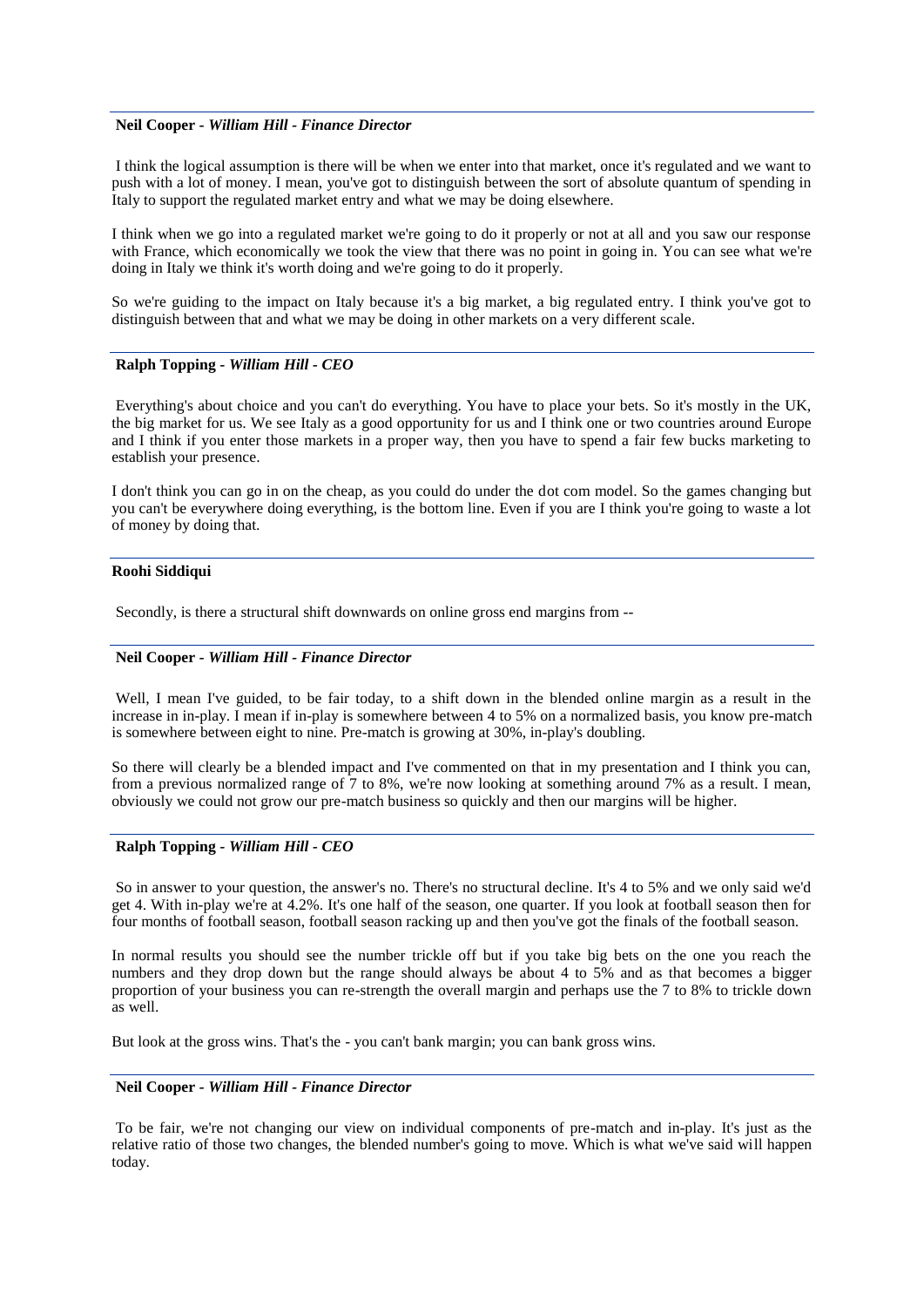#### **Roohi Siddiqui**

Then sorry, I just have a couple more questions. Firstly on mobile. Could you give us a split of the amount of business you're doing on gaming, on mobiles versus Sportsbook, they're predominately Sportsbook right now and is there a differential in the margin between online and mobile?

### **Ralph Topping** *- William Hill - CEO*

Certainly we're seeing on the online Sportsbook a bigger margin than we're getting on - we've certainly seen through the Racing Post app itself, we've seen a big - on horseracing we've seen a terrific margin on that. But I think that's because people using that are either horse betting players won't go anywhere else so you're getting all their business. So either you use, it's instinctive the way use it, it's intuitive rather.

So we're seeing a bigger margin there. I'm not going to tell you what it is because there'll be a few people in different offices all around London fainting when I tell them the figure.

I know on the gaming side of things, it's fair to say that gaming products fairly new on mobile and we'll give you a follow up where we going with the turnover there, but it's not as - the contribution from that is not as much at the moment as Sportsbook but it's growing faster in their respects than Sportsbook.

So we'll give you a bigger update on that in time, at the end of the year.

### **Roohi Siddiqui**

And sorry, just the final question which is on Joe Asher. I'm just [want to gain] the insight [of your defence] and he's trying to hinder things. What's your view; what's happening there?

### **Ralph Topping** *- William Hill - CEO*

Well they tell me that you're never defined as being successful in America unless you've got six lawsuits against you and Joe's only got one so maybe he's another five to go. At the moment he's sanguine about it, we're sanguine about it. The ones who appear to be a little bit less than sanguine are Cantor, with maybe good reason.

#### **Roohi Siddiqui**

Thank you.

**Ralph Topping** *- William Hill - CEO* 

Thank you.

### **Vaughan Lewis** *- Morgan Stanley - Analyst*

Hi, Vaughan Lewis from Morgan Stanley. The dividend increase looks to be a bit stingy in the context of 30% plus GPS growth, is the medium term dividend cover target of two times, is that still valid? Should we expect a greater increase at the final?

### **Neil Cooper** *- William Hill - Finance Director*

Yeah, no happy to take that. Look, I think the first thing to say, is we have a number of things in mind when we look at an interim dividend. We have a public pledge that we will look to move to two and a half to two. We're actually, looking at 2010, we were above two and a half, and we were at 2.6.

So that is on our mind and I'm not standing up here to tell you that we're changing our pledge. Equally, when you're looking at the interim dividend, one of the things that is driving the interim EPS has been the tax charge.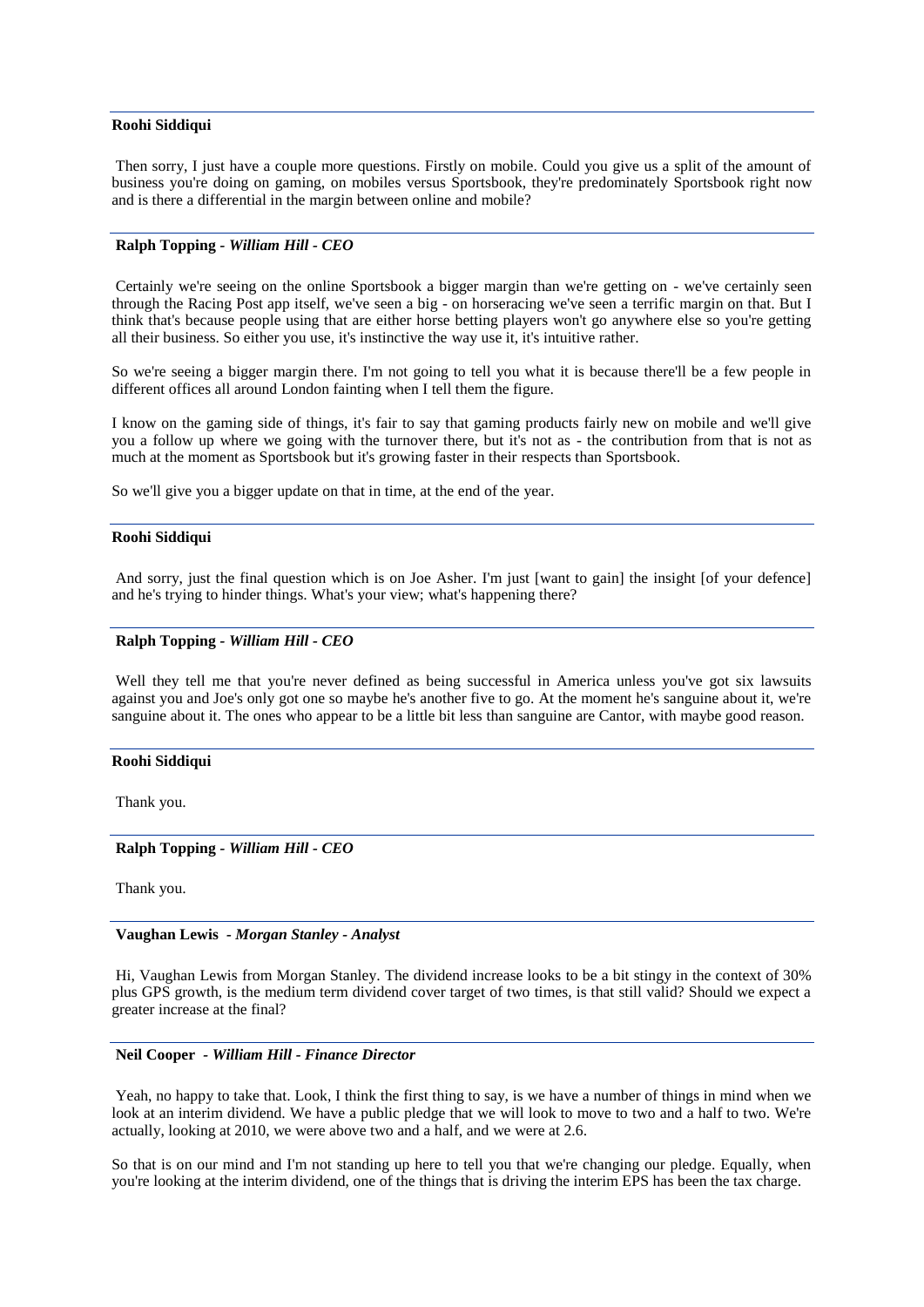Which will shift in the second half, because of the way the tax charge moved in 2010. So you need to just bear that in mind when you're forming a judgment as to where we've been generous or stingy, to use your words.

I'd be delighted if I got 16% return on my personal investments, so there we go.

# **Vaughan Lewis** *- Morgan Stanley - Analyst*

Second one on central costs. Is that a sort of one off jumper to reflect --

### **Neil Cooper** *- William Hill - Finance Director*

Now, there's a couple of things in central costs. One is they are broadly, 50 50 is the impact of the growth. One is an increased bonus provision. The second one is a change in the recharge mechanics. You will see from our slides that we recharge portions of our costs out of central into the individual operating regions. That movement has reduced, creating an apparent rise in central costs.

So it's about equidistant in terms of the impact. Equidistant, about 50 50, in terms of the impact.

### **Vaughan Lewis** *- Morgan Stanley - Analyst*

And a final one, if I can, on the SSBTs. Is that basically the same product, offer, as online now in the shops and is it the same sort of better odds and best odds guaranteed and that sort of thing?

# **Ralph Topping** *- William Hill - CEO*

No, it's not the same offer. It's the same kind of market, some of the markets that we have online. I think we have hit the crossroads on [whether it's] expanding the offering in shops because we've been delighted with the reception that those machines have been gathering and the offers that we've giving at the moment. So best odds guarantees this year's seven plus at the moment on online and telephone only.

We don't want to disrupt the market in offering market (inaudible) best odds guarantee.

### **Matthew Gerard** *- Credit Suisse - Analyst*

Morning, Matthew Gerard, Credit Suisse. Three please. Firstly on machines, we had one of your competitors recently calling for an increase in the number of machines. I suppose no surprises there but without further regulation on machines, or regulatory catalysts, are there any signs that utilization is starting to become an issue, curtailing growth on machines?

# **Ralph Topping** *- William Hill - CEO*

[Not detecting it and fight]. I said when I stood up there I'd rather we get away from talking about machines and over the counter. I just think, given that we're seeing more and more people playing both over the counter and machines, it's kind of fatuous to try and differentiate between them now.

So there's no real fall off on machines. There's - when we look at the history of machines, every year we've had the same kind of questions. I mean, where are the machines going? You must be peaking out on them or whatever. I think we're through the cycle of Storm and now we're looking at new machines and a step-up in cabinets and we'll begin to show you some of that when get up to Leeds, if you're not on holiday at that time. It's worth coming up to have a look and see what the next, I think, kicker for our machines business is going to be.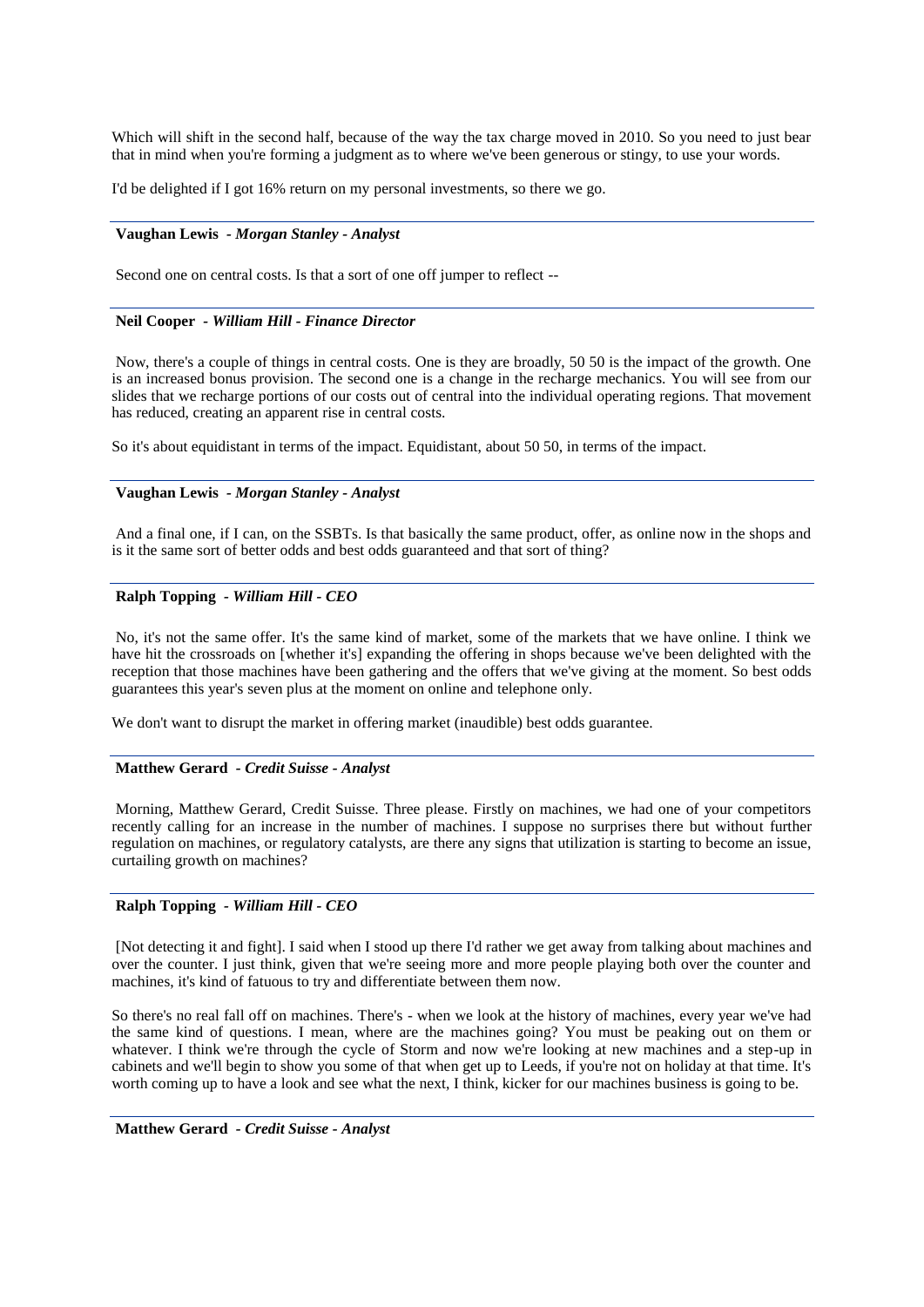And following on from that, I take your point on resilience and you put the chart up about shops growth with this cycle. I suppose first half stakes were up 2%, machines were up 10% yet profits are flat in retail year over year. I mean, without further regulatory catalysts in retail, what's your view on driving long term or medium term profit growth in that business? Do you still think mid-single digits is achievable, mid to 5%, something like that?

# **Ralph Topping** *- William Hill - CEO*

I think a recovery in the economy would be a big driver for it. That'd be the first thing and some, I think some regulatory breaks would be a help as well. I can see that coming, I think it will follow in the next couple of years, that we'll get a regulatory break and I'm not sure about the machines, about upping the number six, seven, eight.

I'd like to move to a regime which has a look at square footage and also moving away for this maximum of four in any unit. I mean, we've got some betting shops which are no bigger than telephone boxes and they've got four machines in them. I'd like to see us having the opportunity to increase the number of the machines.

I'm not entirely convinced that it'll lead to, even if you put six machines in every shop, you'd see a fantastic uplift in the machines business. I think your calculation is if you had between another 1000 to 1500 machines, that would benefit that business, across an estate, to 2.3 to 3300 bucks.

From a lot of machines, we'd have an instant fight on this. We'd obviously never get an uplift on the business.

#### **Matthew Gerard** *- Credit Suisse - Analyst*

So I think when we had the investor day back in 2009, the utilization or the incremental profitability on the fourth machine was around 10%, was it something like that? So you're assumption on a fifth or a sixth machine on a shop basis is -

### **Neil Cooper** *- William Hill - Finance Director*

Well, it's the law of diminishing returns, isn't it? If the drive from an incremental machine is because of capacity, every extra one you put in is going to yield less. I mean that's common sense.

### **Ralph Topping** *- William Hill - CEO*

10% was the average. What I'm saying is there are shops where you get a higher return on year because of demand at lunch time, demand in the evenings, you could have the extra machines there and you would get a greater than average return from that. But you're talking, in all, about 1500 machines across our estate for that to happen. In my view, Matt.

### **Matthew Gerard** *- Credit Suisse - Analyst*

Final question, on the SSV2s. How many have you got on trial at the moment and what's the kind of timetable for analysing those results and deciding on a further roll out?

### **Ralph Topping** *- William Hill - CEO*

It's less than 300 on trial. How are you going to decide on it? The operations director, James Henderson, at his one to one yesterday and it got put down in front of him and said there's the number I want, I won't tell you what the number is, and he gave his projections. That's got to run though his enthusiasm filtering process, known as LFD, and there will be - we'll reach a conclusion in about the next six to eight weeks.

But I see us moving in, what I would call seeing a significant uplift in the number of machines we've got out there. I mean, I started off being a sceptic on it - which goes with my cheerful nature - and I didn't think it would take off. Betting and running I didn't think would take off.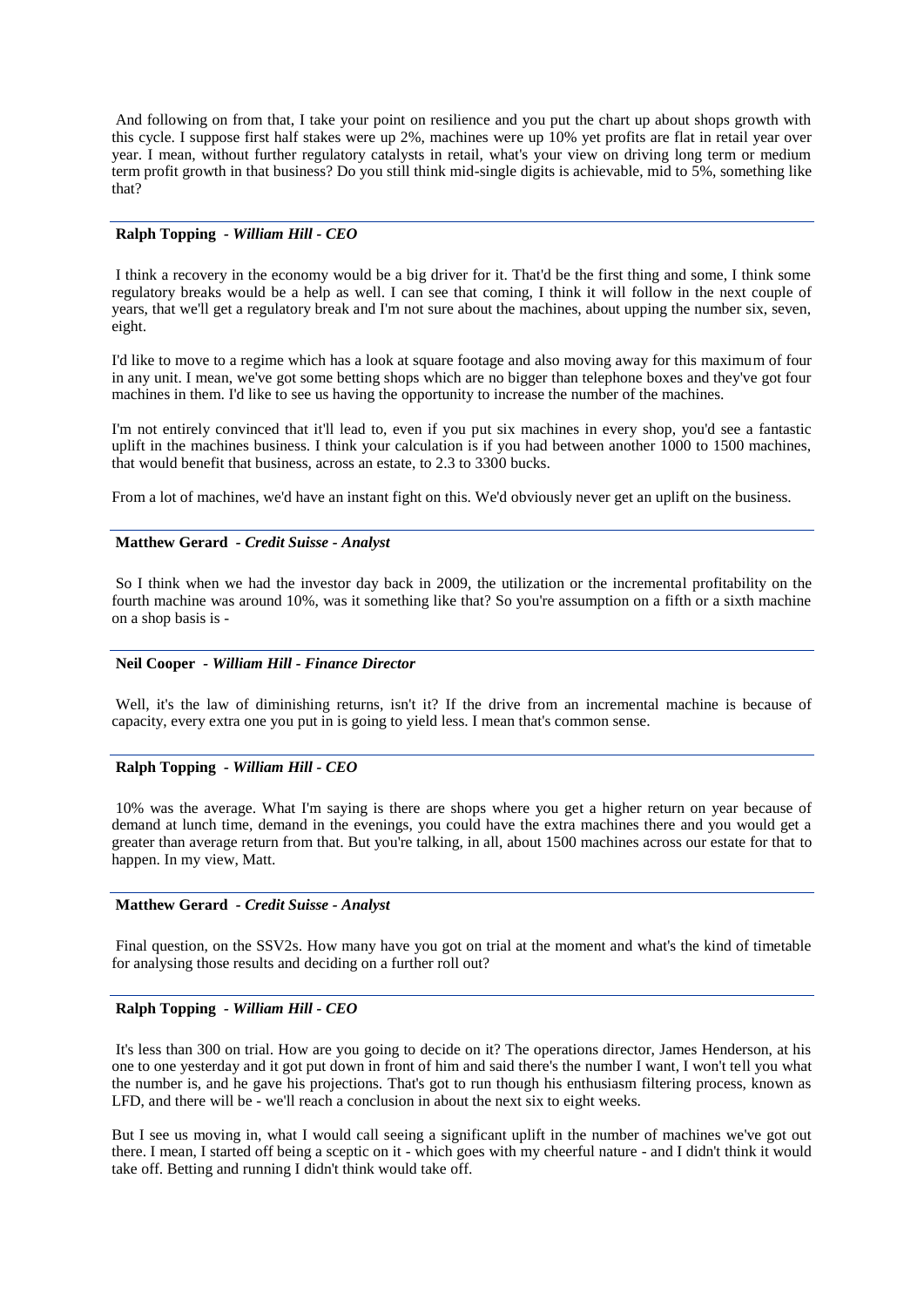What you are getting with the machines, interestingly, is the same kind of thing you get when you use a handheld device, ladies and gentlemen. I'm sure when you order stuff from Amazon that you just don't stop at one item. You love that wee plus button. It's the same with the selections on football on a machine. The number of accumulators we get of eight, nine and 10 fold is - we've seen a real uplift in those and a big interest at the weekends in European matches and some of those 500-and-odd leagues that we have been talking about earlier. So I'm quite enthusiastic about them. We do things as we always have done in a very careful way but we'll have an uplift.

### **Matthew Gerard** *- Credit Suisse - Analyst*

How much does it cost you to put one of these machines in, CapEx-wise?

### **Neil Cooper** *- William Hill - Finance Director*

The current machines are being leased from the providers of the machines - the trial machines. That's not to say that any further development will be on that model. We haven't made our mind up yet.

# **Ralph Topping** *- William Hill - CEO*

One of the things we would like to do is get our hands on the middle there because that's where the real value is. Not the cabinet itself.

# **Neil Cooper** *- William Hill - Finance Director*

I don't know -- you can see how we've done FOBTs. I don't -- whilst we haven't worked with the details, sitting here today I don't envisage that we would want to structure it in any different way to be honest.

### **Ralph Topping** *- William Hill - CEO*

That's the filtration unit speaking there, chaps.

#### **Neil Cooper** *- William Hill - Finance Director*

A wise old FD said to me once, your job, son, is not to add value; it's to stop other people destroying it. Clearly I've taken it to heart.

### **Ralph Topping** *- William Hill - CEO*

Everybody's a son when you get to this age, aren't they? Same with daughters. I've got three daughters. If you're watching, girls, you're still daughters.

# **Matthew Gerard** *- Credit Suisse - Analyst*

Okay thank you.

**Ralph Topping** *- William Hill - CEO* 

Next question.

**James Hollins** *- Evolution Securities - Analyst*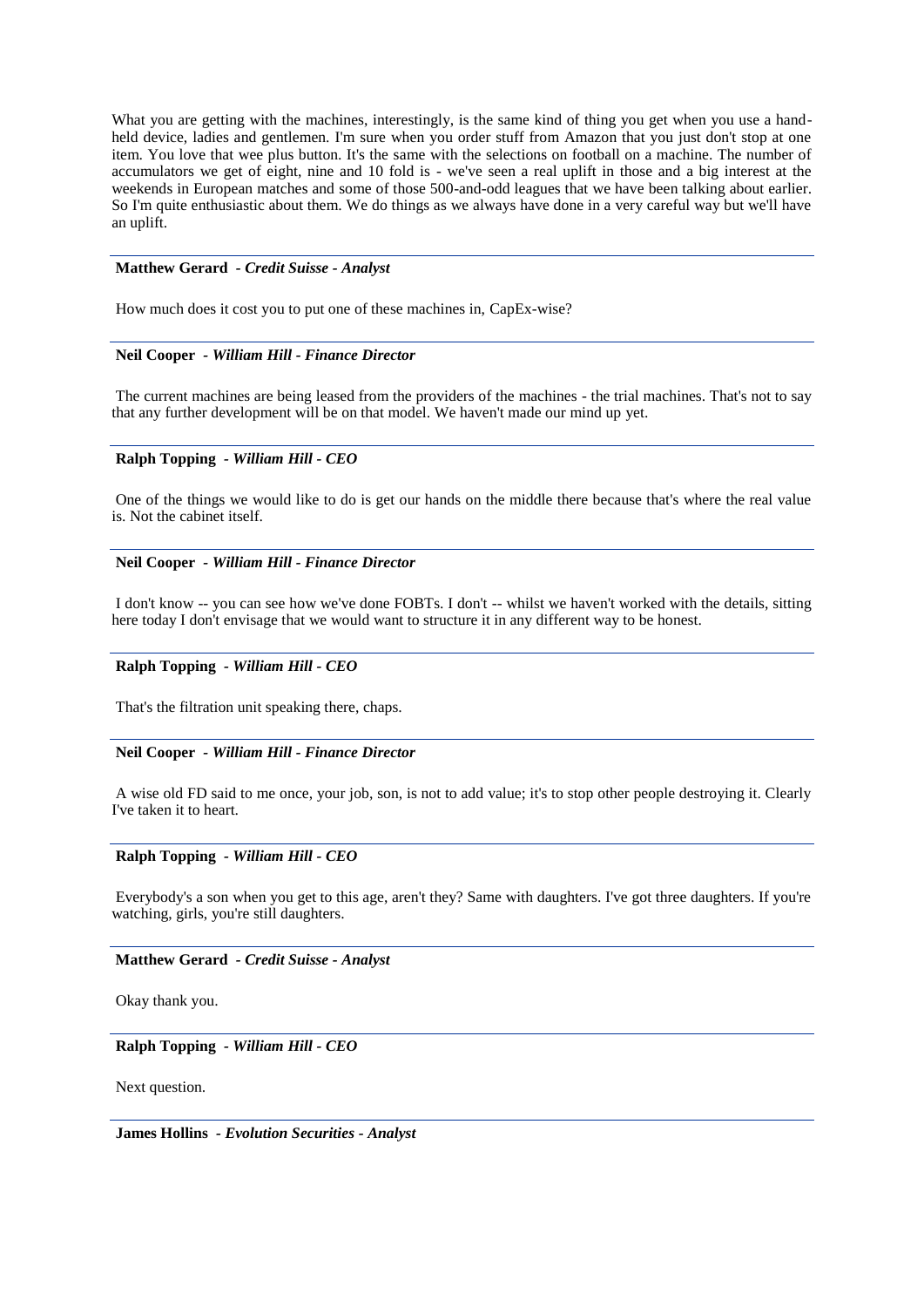It's James Hollins from Evolution. Three from me. First on Italy; can you just give a bit more on early signs of trading and maybe just customer reaction to your brand down in Italy? Second, are you seeing the demographic in your retail, is it becoming younger? Third, perhaps using your candidness you're famous for Ralph, perhaps a bit more detail on your mobile product. As far as I can see, a serious sports' better has a choice, probably, between Paddy's, Betfair and yourself. Do you think you're as strong as those two; better; and is the competition in mobile a bit tougher than I'm thinking?

# **Ralph Topping** *- William Hill - CEO*

On the last one I think credit where credit is due. I mean, Paddy Power have been really strong in the marketplace from the off. So I would never sit here and pretend that we're first, second or third in that marketplace. I would rather we thought we have got a long way to -- a bit of a distance to travel there, which we have. But I didn't expect us to be at the number we're at the moment. I'm delighted with that number.

I mean there's a bit of -- mileage to go for us and -- actually we've liked being the underdogs in some areas. You get fed up being top-dog all the time - said he in a hind-dog expression. So we've a bit to catch up and fair-play to the Irish guys, really fair-play to them on that. They've done a tremendous job. Having praised them I hope they now switch off.

Betfair are -- I think it would be between Paddy and us actually. 'Cause I think the mobile offering is made for a bookmaker rather than for an exchange.

On the demographic, we had a presentation the last time we were here that said, yes, the demographic is changing in our betting shop. It's strengthening. The average age of your bet shop customer, I think, is 42. Of course, several of them have had their birthday today. It will have, depending when the birthday is that number will have moved fractionally.

Italy, it's far too early to say. But we've got a good marketing company in there. I think if you're looking at Italy you've got to look at brands like SNAI and Sisal. I can't stand here and say, look you're better being multichannel inner territory. The big advantage to being a Sisal or a SNAI in Italy and offering the products there that we've landed well, I think. We have got some, not too overly ambitious numbers in the first year and I think we will hit those numbers without much difficulty. But we've landed well, spending a few quid though.

The gentleman over here? I'm going to make you last today, Ivor.

# **Simon Whittington** *- UBS - Analyst*

It's Simon Whittington at UBS. Two questions just on online please. Firstly, you drive 10% of your online revenue from unfavourably regulating markets. I'm assuming Germany is within that, but what else is in there or do you get 10% of your revenues from Germany? What have you seen -- or what have you done in terms of marketing - have you changed marketing spend there, obviously given the current regularity uncertainty? Then the second question --

### **Ralph Topping** *- William Hill - CEO*

Just to put you at ease, there's no territory which equates to 5% or more in those numbers. So Germany is not at 10%. There is no territory greater than 5%. All right?

### **Neil Cooper** *- William Hill - Finance Director*

Look, to be fair we don't comment on the other than the UK numbers, for obvious reasons. We don't comment on the geographic breakdown and if I start filling in the blanks, you can work out the rest. So we're not going to comment on that question. I mean subjectively, is German regulation favourable at the moment? Well the EU doesn't think so.

### **Simon Whittington** *- UBS - Analyst*

Any sort of comment on the change in marketing spend there at all?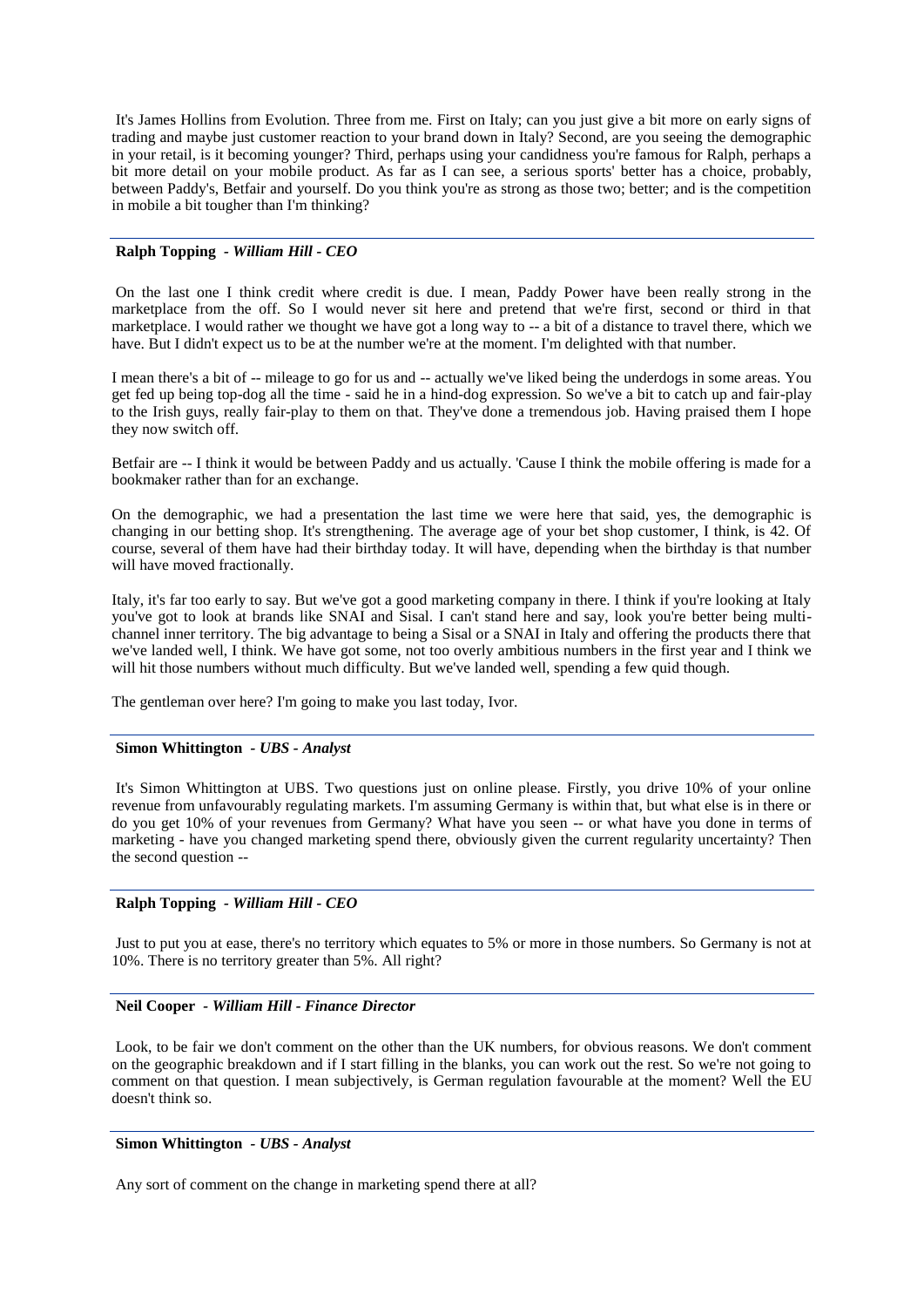# **Neil Cooper** *- William Hill - Finance Director*

Well, listen I mean to the extent that we're guided to what's going on, on the marketing to net revenue member for Italy because it's a regulatory market and therefore it's worth spending a lot of money on. Equally, that conclusion cuts both ways doesn't it?

# **Ralph Topping** *- William Hill - CEO*

It would be fairer to say, where are you putting your marketing money -- most of your marketing money would be into the UK and into places like Italy. That's where the bulk of it's going.

### **Neil Cooper** *- William Hill - Finance Director*

Yeah.

# **Simon Whittington** *- UBS - Analyst*

Then just a second question on poker; obviously, pretty strong there, 11% growth. Why is that so strong? It doesn't really seem to be consistent with what some of your peers are seeing and I guess it's [becoming true] given the change in --?

# **Neil Cooper** *- William Hill - Finance Director*

Look, I think our business is -- our poker business demonstrates the success of a gaming and betting online offer, because what we're seeing I think is cross-sell from sports' betting customers, which is why our poker business is growing so well.

Now to be fair, quarter over quarter it hasn't hugely shifted, following the impact in the States from what's gone on over there. It is cross-sell from - in my personal view, it's cross-sell with sports' betting customers and it demonstrates exactly why driving your online business with sports betting at the spearhead brings in people who you can then cross-sell gaming into. It's much more difficult to get somebody who's there to play roulette to go into the sport's book and have a cross-sell. It works much better the other way.

I think if I'm honest I think poker demonstrates that well. It is a skilled game in punters' minds and therefore it is allied more closely, in some ways, with sports betting than it is with the more typical gaming.

[Over speaking]

### **Ralph Topping** *- William Hill - CEO*

-- the work as well, which is a help. But we'll never let a product die and we've upped the resource in poker. Changed a few people out of there and put some new guys in. So there is a constant focus on developing the business. It's not a case of, well, everybody else is having a negative, guys, why aren't we? We haven't taken that approach. We're very keen on seeing positive numbers.

Neil's explanation is -- I would subscribe to it.

Ivor, are you wanting to come in? It's not a sign that you're going to be last; it's just that you've been persistent. How you doing?

# **Ivor Jones** *- Numis Securities - Analyst*

Thank you. Ivor Jones from Numis. You must be pleased that in a few short months your inability to manage the online business has gone from your principal business risks dropping off the list --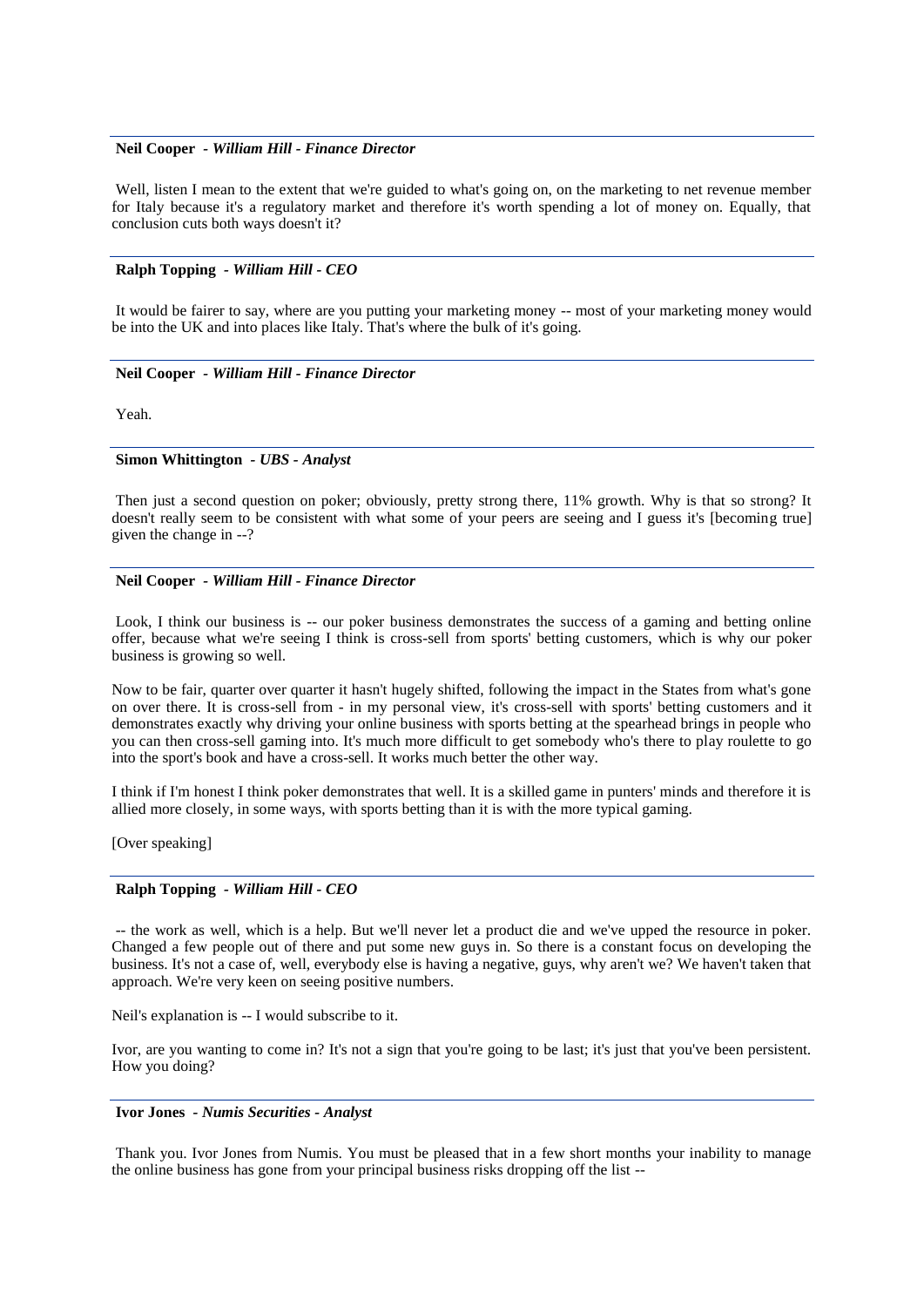# **Ralph Topping** *- William Hill - CEO*

It still dropped off.

### **Ivor Jones** *- Numis Securities - Analyst*

I don't think it features on the list at all?

## **Ralph Topping** *- William Hill - CEO*

Well come on and answer that question Ivor, thank you very much.

#### **Ivor Jones** *- Numis Securities - Analyst*

But the question was, what can you now do effectively to manage that business that you couldn't do just a couple of months ago?

### **Ralph Topping** *- William Hill - CEO*

I think the question is rather impish, as usual. The risk was improperly expressed the last time, or not as comprehensively expressed as we would have liked - and comprehensive in the sense that we face risks and not managing large suppliers or large partners all over the piece. I mean, we have got about 10 or 11 large partners and if we don't put the effort into managing them or they don't put the effort in with us or we don't meet and discuss and (inaudible) the contracts, develop contracts, then we face a risk as a business.

We expressed it poorly the last time and I think we've expressed it rather better this time. So the risk in there, specific to Playtech, is the same as the risk in the context of a sport's betting partner or an organization like SIS or an organization like [TorTV].

#### **Neil Cooper** *- William Hill - Finance Director*

I think, to be fair, the presence or absence of legal action does tune or detune the level of risk that you see and face as well. If the risk monitor that we manage as a business isn't dynamic, reflecting events then actually it's not doing its job. So don't be surprised to see changes in that as you will see changes in other things as the risk profiles that faces the business alter.

# **Ralph Topping** *- William Hill - CEO*

Any third party in a relationship carries risk if it's not properly managed. So when I responded the last time to you, I did amplify it in the response. You're seeing, in today's document, that amplification put into words.

### **Ivor Jones** *- Numis Securities - Analyst*

It's moved down to --

[Over speaking]

# **Ralph Topping** *- William Hill - CEO*

Yeah, it's --

[Over speaking]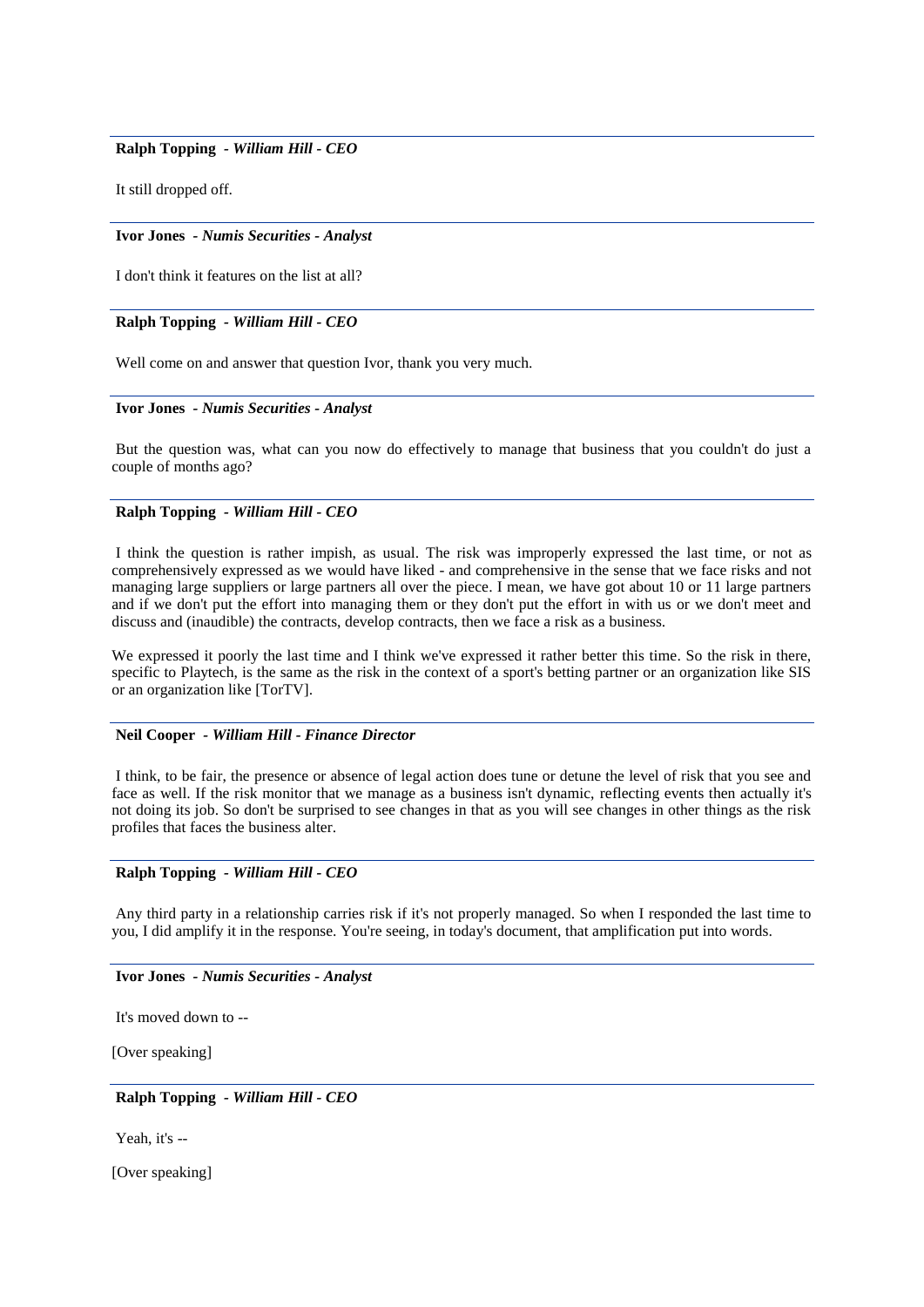### **Ivor Jones** *- Numis Securities - Analyst*

-- been made generic because there's no litigation.

# **Neil Cooper** *- William Hill - Finance Director*

Well we've settled amicably so the litigation has gone and therefore it's a lower risk.

## **Ralph Topping** *- William Hill - CEO*

I don't think they're in order actually. I think there is a risk.

#### **Neil Cooper** *- William Hill - Finance Director*

Yeah and actually, to be fair, you're absolutely right.

#### **Ivor Jones** *- Numis Securities - Analyst*

Sorry, but last time you did say it was the principal risk because it was at the top of the list. So I'm only following your comments.

# **Ralph Topping** *- William Hill - CEO*

Going to court always makes you focused, Ivor, I'm sure you'll find that out when you're going to face your traffic offences.

### **Ivor Jones** *- Numis Securities - Analyst*

But following on with that theme, now that Playtech have diversified their customer base by say, Gala Coral did that change your attitude to diversifying your supplier base? Do you need more unique products? How will you feel about Playtech supplying Gala Coral with marketing services in due course?

# **Ralph Topping** *- William Hill - CEO*

We're okay with that actually. Where Gala Coral are at the moment, we're okay with that. There was always going to be the case that they could do that at a point in time. We're comfortable with the timing of that. Gala Coral is quite an interesting organization at the minute.

# **Ivor Jones** *- Numis Securities - Analyst*

But do you need to look at - to those final supply bases to get more exclusive --?

# **Ralph Topping** *- William Hill - CEO*

We have been doing. We have been doing. If you're saying specifically are we going to -- if that's a Playtech question. Playtech are both a supplier and partner to us. I think, in terms of being a supplier to us they've been - their product's excellent and in terms of being a partner to us we've benefited - both of us have benefited from the partnership.

Any decisions that we make about the partnership don't need to be made until next year. We've got a couple of strategic days as a board before then. The subject will be very carefully looked at in the wider context of what's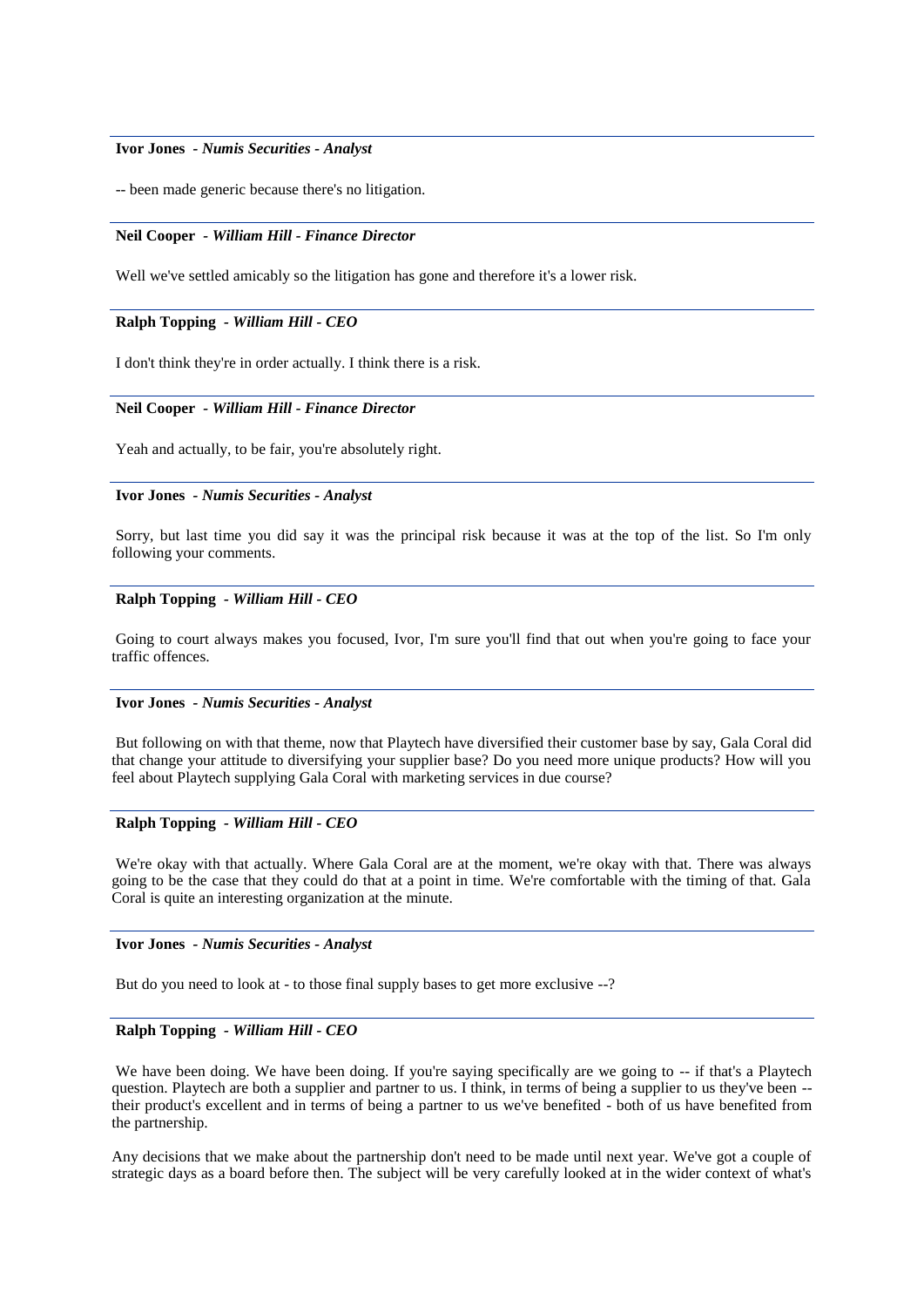happening -- where the business is going; what may happen to the business going forward in terms of that very angle that you're coming at as well. So there's no decision at the minute. No early thoughts. We'll take feedback from shareholders; we'll take feedback from analysts and others. But ultimately it will be down to the Board to decide what we want to do and there will be a recommendation from myself and Neil on that.

### **Ivor Jones** *- Numis Securities - Analyst*

Just finally, a detailed point, but perhaps I should know this -- I can't remember how you would account for free bets on machines. When you quote the gross win number, would that be after?

# **Neil Cooper** *- William Hill - Finance Director*

That's in free bets, yes.

### **Ralph Topping** *- William Hill - CEO*

So it's not in there as -- do others do it differently?

#### **Ivor Jones** *- Numis Securities - Analyst*

I believe so.

#### **Ralph Topping** *- William Hill - CEO*

You learn every day, Ivor, thank you very much.

#### **Ivor Jones** *- Numis Securities - Analyst*

It's never difficult to tell the difference between a ray of sunshine and a Scotsman with a grievance.

### **Ralph Topping** *- William Hill - CEO*

I'm one of the happier breeds as well. I'm a lowland Scot.

## **Nigel Hicks** *- Liberum Capital - Analyst*

Nigel Hicks from Liberum Capital. Two questions. First one; going for the headline grabbing prices, does that change the likelihood of [amount state] been either volatile or rising faster than normal and also, an impact on margins?

# **Ralph Topping** *- William Hill - CEO*

Actually over the piece it's been -- you have to have a pricing policy. You have to be competitive. The best pricing policies are the policy - that famous old bookmaker called John Banks gave to me when I was -- when the company I worked for at that time took over the (inaudible) shops. He says, there's two rules in life Ralph, he said pick the right women to marry - and I was married at that time so I had to go away and think about that one. I ticked the box on that one.

He said, always lay the favourite whatever. Lay the favourite. The third rule, I think, was lay the punter as well. So you always look to who the punter is and lay them. So taking a big bet from somebody who's good to you, as a bookmaker, is not a problem. We will always manage clients. What I said, though, we're a mass market bookmaker and this is working for us. We see it in big events - that's when most people are about. If I told you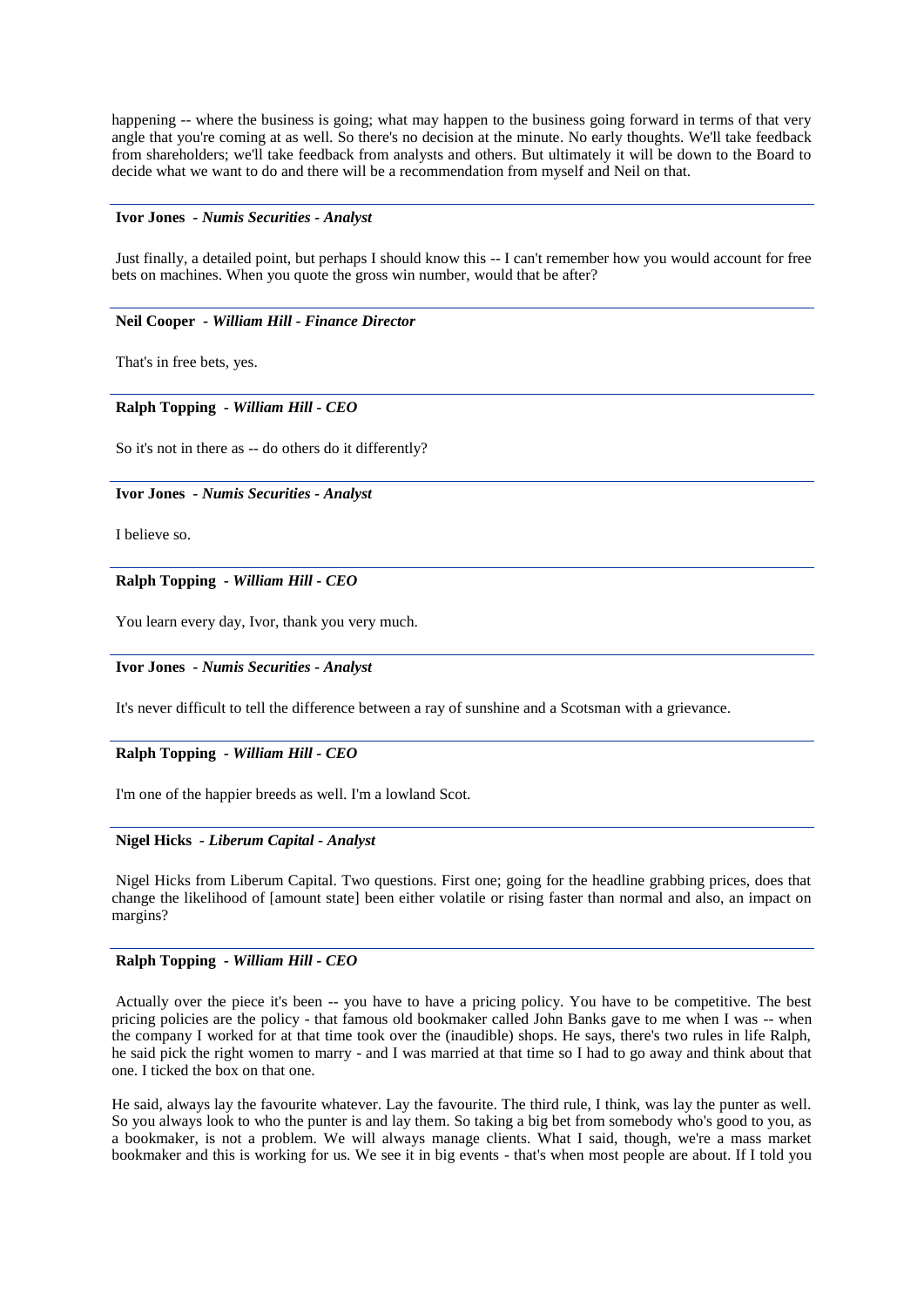at Ascot our slips were up 20% year on year. I think that's quite a growth and an indicator of the popularity of it. It's not one or two punters coming in. It's a mass of men.

Now the issue, for me, is back to racing. That's a -- I think the festivals are great. How they're spread out over the week. I think the over-concentration of racing on a Saturday actually works against racing. It helps if you want to go along and watch Status Quo defying gravity and old age and probably death, doing a concert at Sandringham or wherever.

You want to get a few bevies and not worry about betting. It doesn't help the levy, that kind of approach. I think the more balanced approach is to have more quality racing mid-week and you will see an upturn in slippage, you'll see an upturn in turnover. Given fair crack with the results, you'll see an upturn in gross wins and therefore an upturn in levy.

So the pricing has certainly helped us. I think having a new Trading Director has helped us. He's pragmatically aggressive. He's not stupid. On the -- we just had an example - I don't want to bore you to death - but on the Open Golf we had (inaudible) an eighth -- eight places on the Open Golf. Their odds were skinny. We went big prices on the Open Golf, stuck to the first four in the betting. Was it the first four or first five in the betting? The volume in business we took on the Open was phenomenal.

That was with an offer in there of return in cash if Westwood didn't qualify for the -- if he missed the cup. We won much, much more money on it than we did last year. So I'm happy with the policy and I think it paid dividends on football last season. It's terrific for us.

It was great during the World Cup last year when we kicked off and over the piece it's been good for us and I think it's driven traffic to William Hill. William Hill would have been, I think it was about, if he'd lived he'd be 112 last week, which would have been some party, I can tell you, if he'd been there. But he stood for laying big bets then, big laying punters and that's what our reputation was built on. Again, I think we have no need to go and reinvent the wheel. That's what we are about as a business.

We are the bookmaker in UK betting. I think we lost our way for a while but not in the last three-and-a-half years, mind you.

### **Nigel Hicks** *- Liberum Capital - Analyst*

Is that a sign of the confidence of the Group relative to the competition as well?

### **Ralph Topping** *- William Hill - CEO*

It's the same in the clarity in the business. There's not the confusion that there was, I think, maybe three or four years ago. We stand for certain things and people understand what we're trying to do. We're try and keep things extremely simple. You know, we stick to certain principles that we think we're good at. I think we've always been terrific operators. I think we've been good bookmakers and we're rearing talent now. Importantly, we're the only organization that's rearing talent in its trading function and in its operational division.

When we talk, as I'm sure we will do over the next couple of years about bench strength at William Hill, a lot of that has been down to what we've done in the last three or four years. I'm not claiming great credit for it. I said I wanted brains in the organization and I had a couple of people who went out and helped me find brains in the HR Department and elsewhere. But we wanted to up the talent level in this organization and grow our own talent. I think we've done that - a guy like Jamie Hart's testament to that.

# **Nigel Hicks** *- Liberum Capital - Analyst*

Can I just ask about the consumer, if you're seeing anything different at all in the last, say, five weeks since the end of the half and --?

# **Ralph Topping** *- William Hill - CEO*

No. No.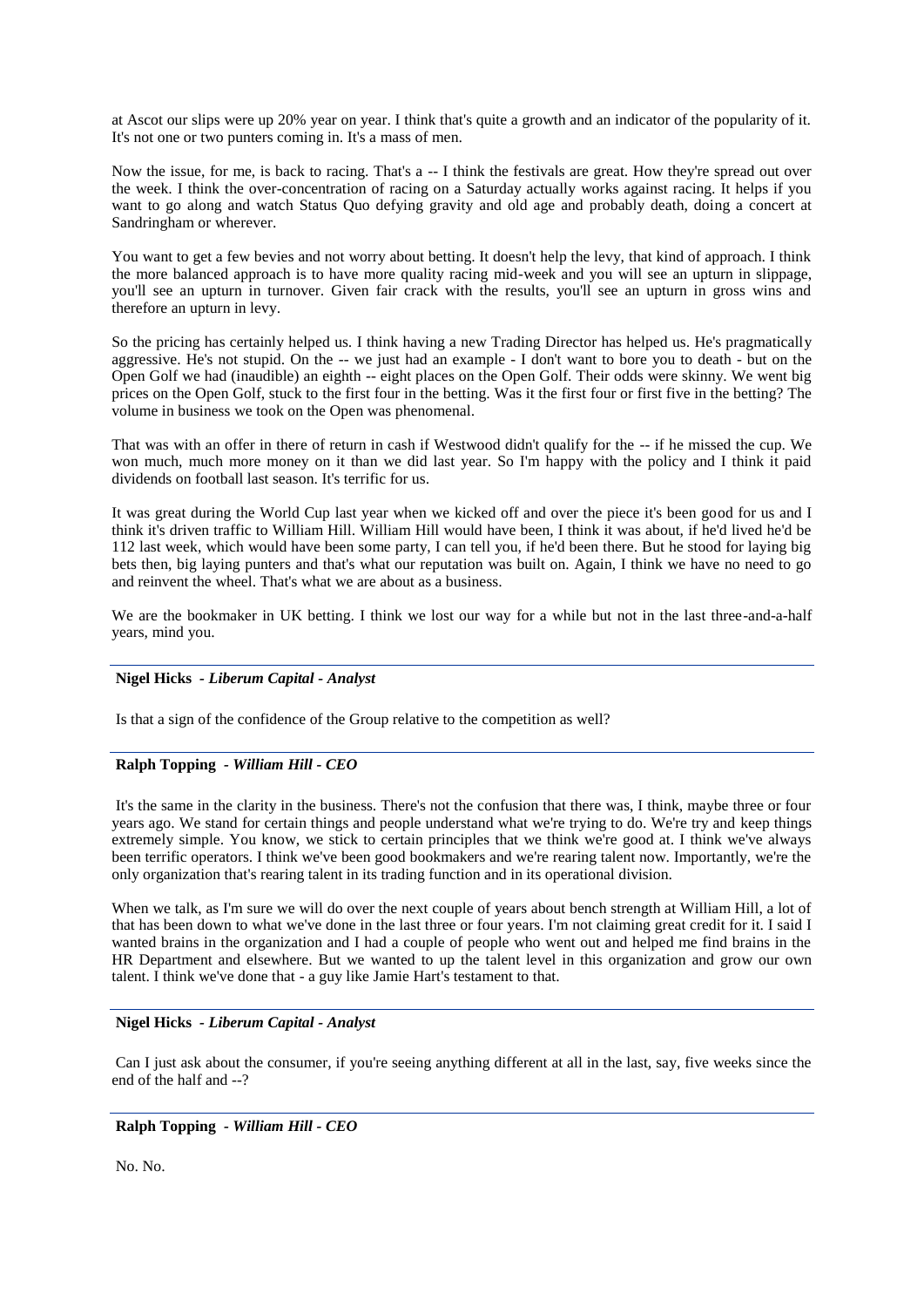**Nigel Hicks** *- Liberum Capital - Analyst* 

You did mention --

### **Ralph Topping** *- William Hill - CEO*

Well you've got to bear in mind that it's a strange time of the year, you know it's a -- it used to be the flat racing season was the busiest time of the year for bookmakers. You know, that was the peak, because you had, at that time, defined holidays they called trade holidays; so the Glasgow fortnight, the Glasgow Fair fortnight, when 300,000 people descended on Blackpool. Those days are gone now. So you get a kind of flattish profile on the flat over the summer holiday period. So it's very difficult to reach any conclusions around consumer behaviour.

When the football picks up I expect to see football do well again this season, grow well again this season, because the focus on the Premier League is phenomenal and that is better than waiting to see how we go over the first eight weeks of the year, the football season, to see if there's any changes in consumer behaviour.

But I think we've reached a stage now where the guy who -- what I call the working man, who is putting off buying the fridge, he's putting off buying the new car, he isn't going to put off having a bevvy and he isn't going to put off having a bet. He's not going to wear a hair shirt, but he's going to wear his old shirt. I think it's that - I think we're seeing some of the benefit of, stuff it, I'm going to enjoy myself. I'm not going to do away -- be without some of the smaller pleasures.

(Inaudible) slips held up this year as well, which is good I think. That's a good sign.

# **Nigel Hicks** *- Liberum Capital - Analyst*

Finally, just on machines in July, Neil. Is there - I know there was a mention that it was still --?

# **Neil Cooper** *- William Hill - Finance Director*

Yeah, I mean, all we've all we said and all we're going to say is that performance is good. But look, five weeks it's not -- it's a bit early to be calling that a trend, to be fair.

### **Jeffrey Harwood** *- Oriel Securities - Analyst*

Jeffrey Harwood from Oriel. If your UK, online business suffered a significant tax hit which could happen, what steps could you take to mitigate such an event?

### **Ralph Topping** *- William Hill - CEO*

I think it would be beneficial for us because I think it would make the marketplace difficult for some other significant players of the middle - what I would call middle players in the market. What would we do? If your question is really about, would we change our odds and would we get margin back that way, well, you're still going to have a World Wide Web; you're still going to have to be competitive; and people are still going to have the opportunity to bet where there are other bookmakers overseas. I think you would be a fool if you didn't compete with them as well. So I don't see us changing our margins, necessarily.

### **Jeffrey Harwood** *- Oriel Securities - Analyst*

I was just going to say, you can see from what's gone on in France that trying to trade with structurally higher margins than everybody else in the world is a waste of time, or at least it appears so in terms of legalized French sports' betting revenue. It's going down like something that's going down very quickly. I thought better of what I was going to say [laughs].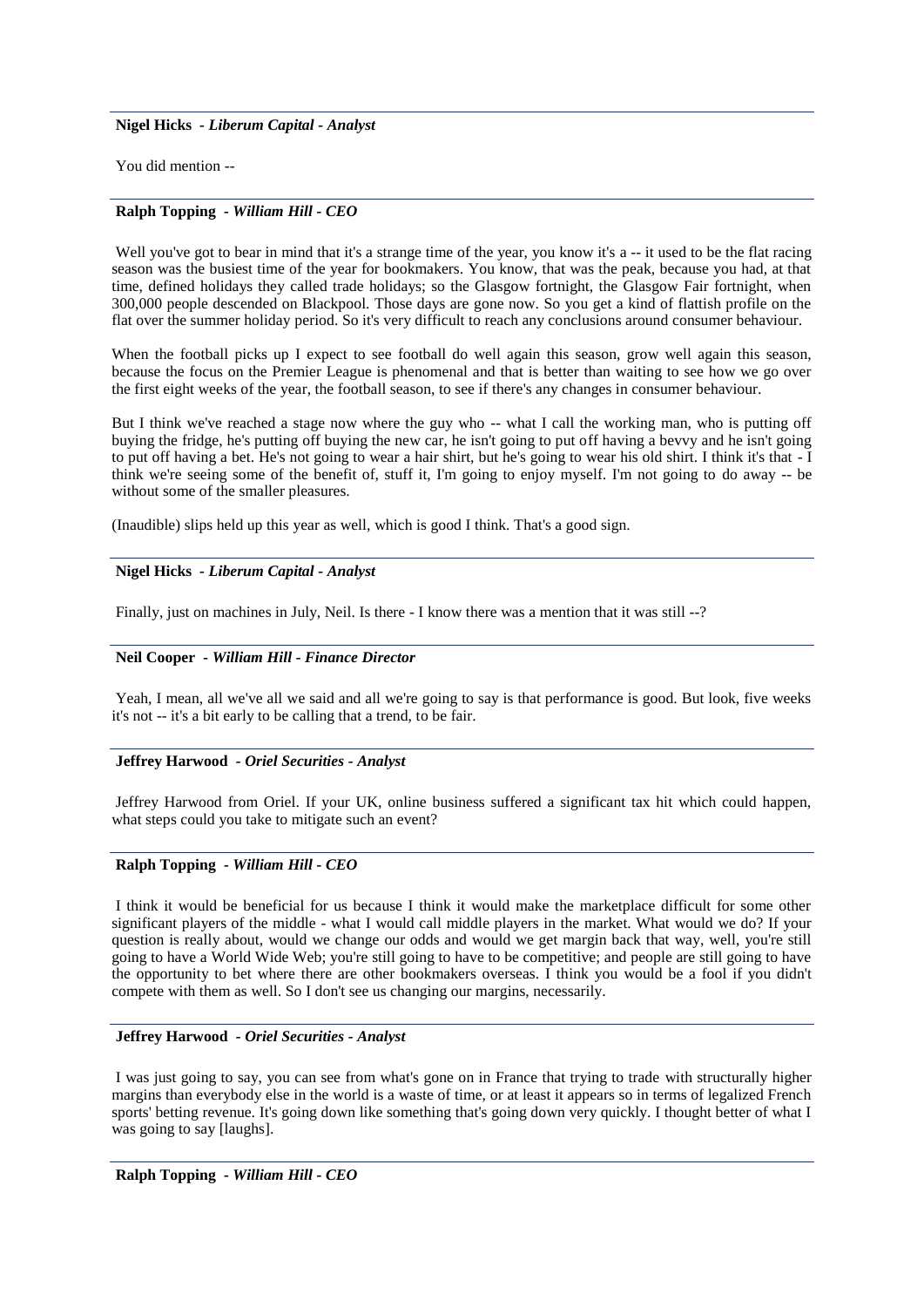I think you were looking for the word Lusitanian.

### **Jeffrey Harwood** *- Oriel Securities - Analyst*

Yes, right, that'll do.

### **Ralph Topping** *- William Hill - CEO*

All right. Yeah, so we're not going to do anything like that. I wouldn't put it -- I think some people might look to charge for certain products. I'm not saying we would, by the way. I think some people might be looking at a products like racing and say, well, should we levy the racing punter if he wants a bet on a racing, because it is an expensive product. But we've not got 'round to thinking about that yet.

### **John Beaumont** *- Matrix - Analyst*

Morning, than you. John Beaumont, Matrix. I just wondered if you could update us what proportion horse racing amounts wagered is both on [OTC] and online now. I assume, obviously, it's big in both areas still.

# **Ralph Topping** *- William Hill - CEO*

It's 50% of over the counter and it's about a high 30 -- it's mid-30 number online and reducing. Well no, it's not -- well, it's as other -- as in-play increases because you can't offer the in-play product on horse racing, it is reducing. But year on year it's growing online. We're relatively pleased with the performance of it. Gaming in our betting shops is now -- 48% of all our business is gaming. So horse racing is a portion of all that, but it's always going to be changing. So it's 26% of all activity in a betting shop is horse racing and 50% of all over the counter business. So that's changed dramatically over the years.

It doesn't mean to say -- it doesn't make it a bad product. I mean, if you invite two people to dinner then they're getting 50% of the food available. If you get six people coming to dinner then they're getting 16% of the food available and if they want more food they're going to have to bring a bigger fork and knife. That's what racing is going to have to do. I'm getting better analogies that you today.

### **John Beaumont** *- Matrix - Analyst*

I'll go to someone else's house.

### **Ralph Topping** *- William Hill - CEO*

I'll get to the fridge quicker. We just solved racing's problems. Get to the fridge quicker and bring a bigger fork and knife.

# **John Beaumont** *- Matrix - Analyst*

I was going to ask you if you elucidate a bit more --

**Ralph Topping** *- William Hill - CEO* 

They'll be writing that down, bring a bigger fork and knife.

**John Beaumont** *- Matrix - Analyst* 

I think I'll leave that bit out.